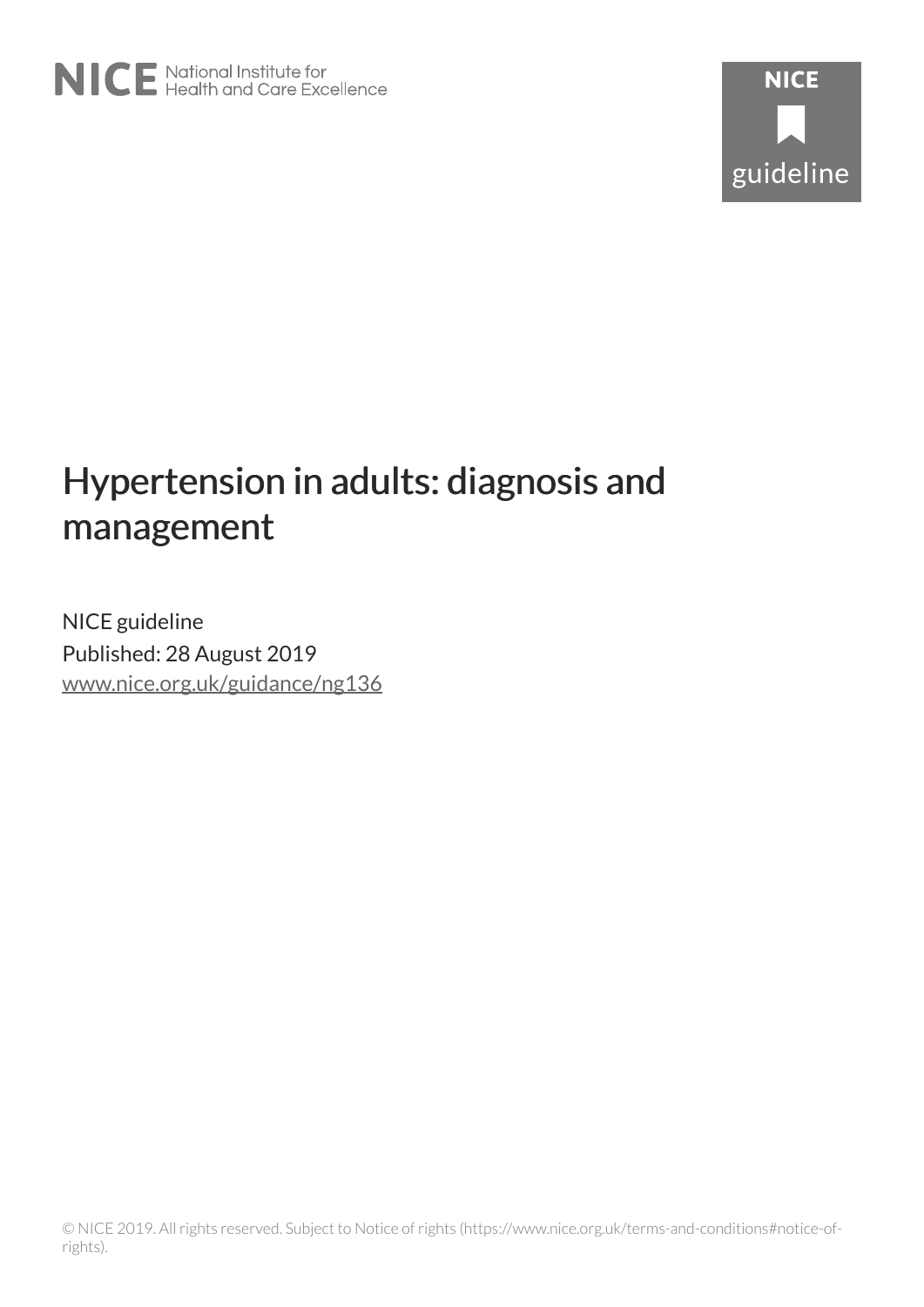# Your responsibility

The recommendations in this guideline represent the view of NICE, arrived at after careful consideration of the evidence available. When exercising their judgement, professionals and practitioners are expected to take this guideline fully into account, alongside the individual needs, preferences and values of their patients or the people using their service. It is not mandatory to apply the recommendations, and the guideline does not override the responsibility to make decisions appropriate to the circumstances of the individual, in consultation with them and their families and carers or guardian.

Local commissioners and providers of healthcare have a responsibility to enable the guideline to be applied when individual professionals and people using services wish to use it. They should do so in the context of local and national priorities for funding and developing services, and in light of their duties to have due regard to the need to eliminate unlawful discrimination, to advance equality of opportunity and to reduce health inequalities. Nothing in this guideline should be interpreted in a way that would be inconsistent with complying with those duties.

Commissioners and providers have a responsibility to promote an environmentally sustainable health and care system and should [assess and reduce the environmental impact of implementing](https://www.nice.org.uk/about/who-we-are/sustainability) [NICE recommendations](https://www.nice.org.uk/about/who-we-are/sustainability) wherever possible.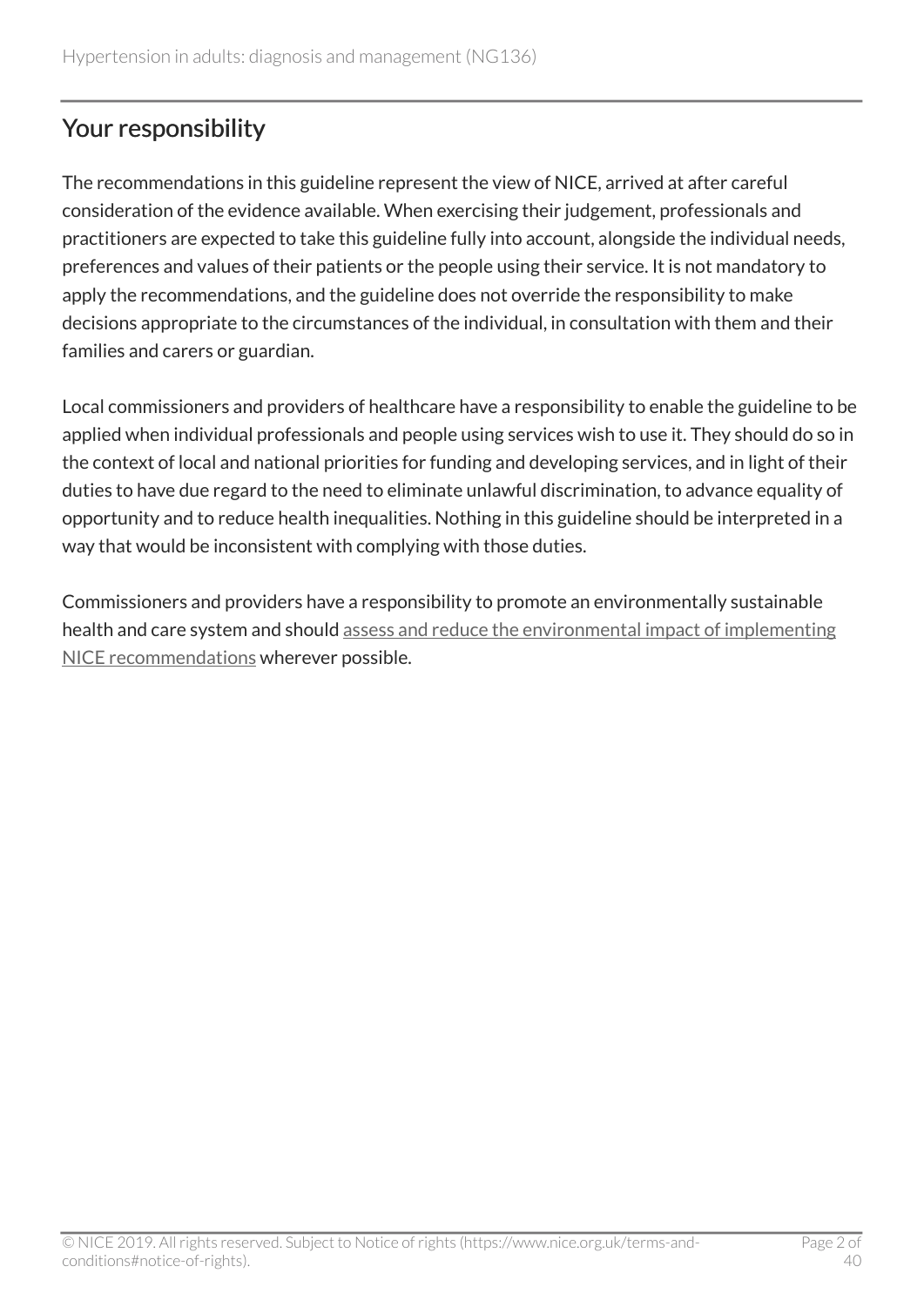# Contents

| $\overline{4}$ |
|----------------|
| $\overline{4}$ |
| 5              |
| 5              |
| 6              |
| 8              |
| 9              |
| 17             |
| 18             |
| 21             |
| 21             |
| 23             |
| 23             |
| 24             |
| 25             |
| 28             |
| 31             |
| 33             |
| 34             |
| 35             |
| 38             |
| 39             |
| 40             |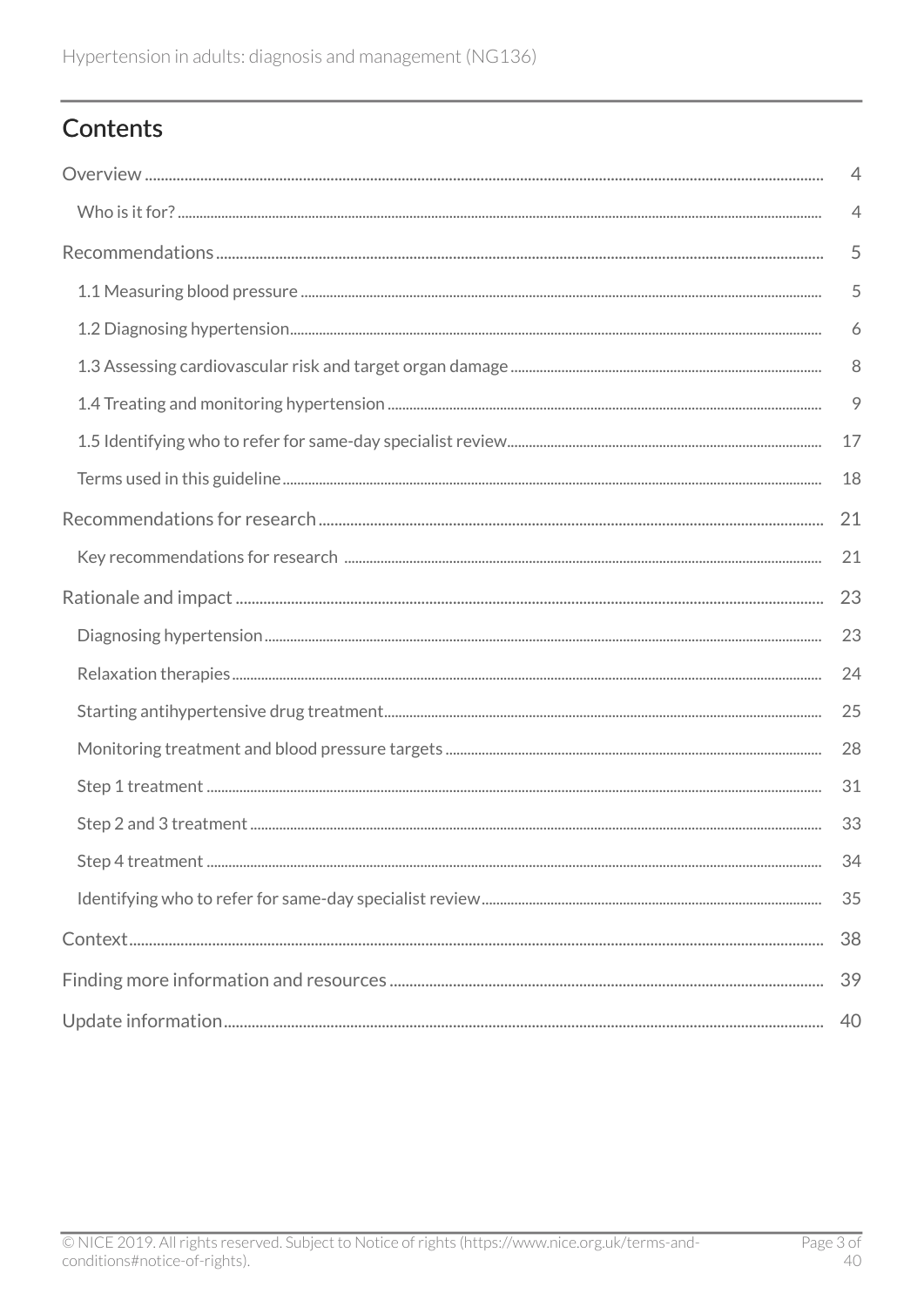This guideline replaces CG127.

This guideline partially replaces NG28.

This guideline is the basis of QS181 and QS28.

### <span id="page-3-0"></span>**Overview**

This guideline covers identifying and treating primary hypertension (high blood pressure) in people aged 18 and over, including people with type 2 diabetes. It aims to reduce the risk of cardiovascular problems such as heart attacks and strokes by helping healthcare professionals to diagnose hypertension accurately and treat it effectively.

NICE has also produced a guideline on [hypertension in pregnancy.](https://www.nice.org.uk/guidance/ng133)

# <span id="page-3-1"></span>*Who is it for?*

- Healthcare professionals
- Commissioners, and providers
- People who have or may have high blood pressure, their families and carers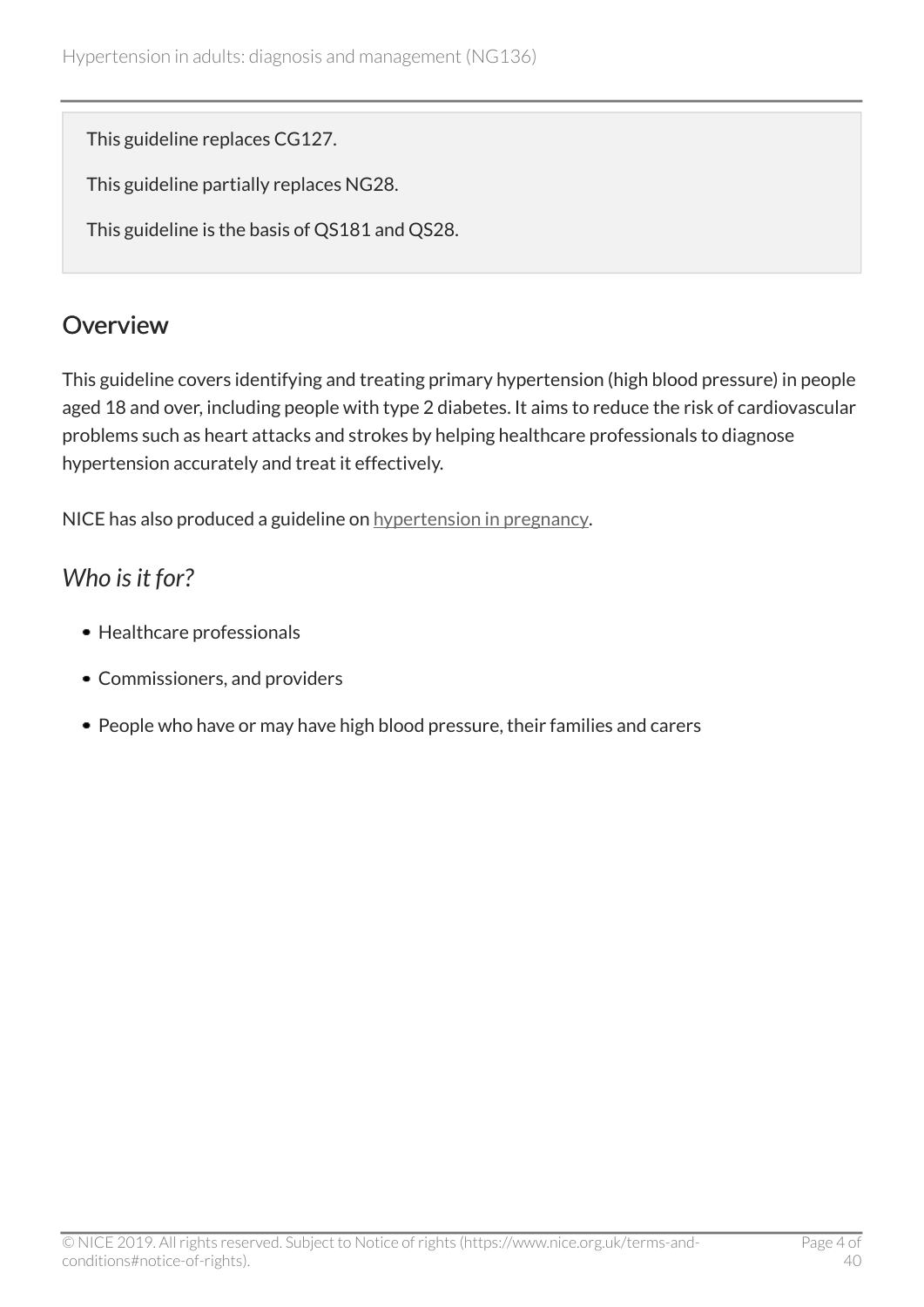### <span id="page-4-0"></span>Recommendations

People have the right to be involved in discussions and make informed decisions about their care, as described in [your care](http://www.nice.org.uk/about/nice-communities/public-involvement/your-care).

[Making decisions using NICE guidelines](http://www.nice.org.uk/about/what-we-do/our-programmes/nice-guidance/nice-guidelines/using-NICE-guidelines-to-make-decisions) explains how we use words to show the strength (or certainty) of our recommendations, and has information about prescribing medicines (including off-label use), professional guidelines, standards and laws (including on consent and mental capacity), and safeguarding.

The recommendations in this guideline apply to people with suspected or diagnosed hypertension, including those with type 2 diabetes, unless otherwise stated. For managing hypertension in people with [chronic kidney](https://www.nice.org.uk/guidance/cg182) disease, see NICE's guideline on chronic kidney [disease in adults](https://www.nice.org.uk/guidance/cg182).

### <span id="page-4-1"></span>*1.1 Measuring blood pressure*

- 1.1.1 Ensure that healthcare professionals taking blood pressure measurements have adequate initial training and periodic review of their performance. [2004]
- 1.1.2 Because automated devices may not measure blood pressure accurately if there is pulse irregularity (for example, due to atrial fibrillation), palpate the radial or brachial pulse before measuring blood pressure. If pulse irregularity is present, measure blood pressure manually using direct auscultation over the brachial artery. [2011]
- <span id="page-4-2"></span>1.1.3 Healthcare providers must ensure that devices for measuring blood pressure are properly validated $^{[i]}$ , maintained and regularly recalibrated according to manufacturers' instructions. [2004]
- 1.1.4 When measuring blood pressure in the clinic or in the home, standardise the environment and provide a relaxed, temperate setting, with the person quiet and seated, and their arm outstretched and supported. Use an appropriate cuff size for the person's arm. [2011, amended 2019]
- 1.1.5 In people with symptoms of postural hypotension (falls or postural dizziness):
	- measure blood pressure with the person either supine or seated
	- measure blood pressure again with the person standing for at least 1 minute before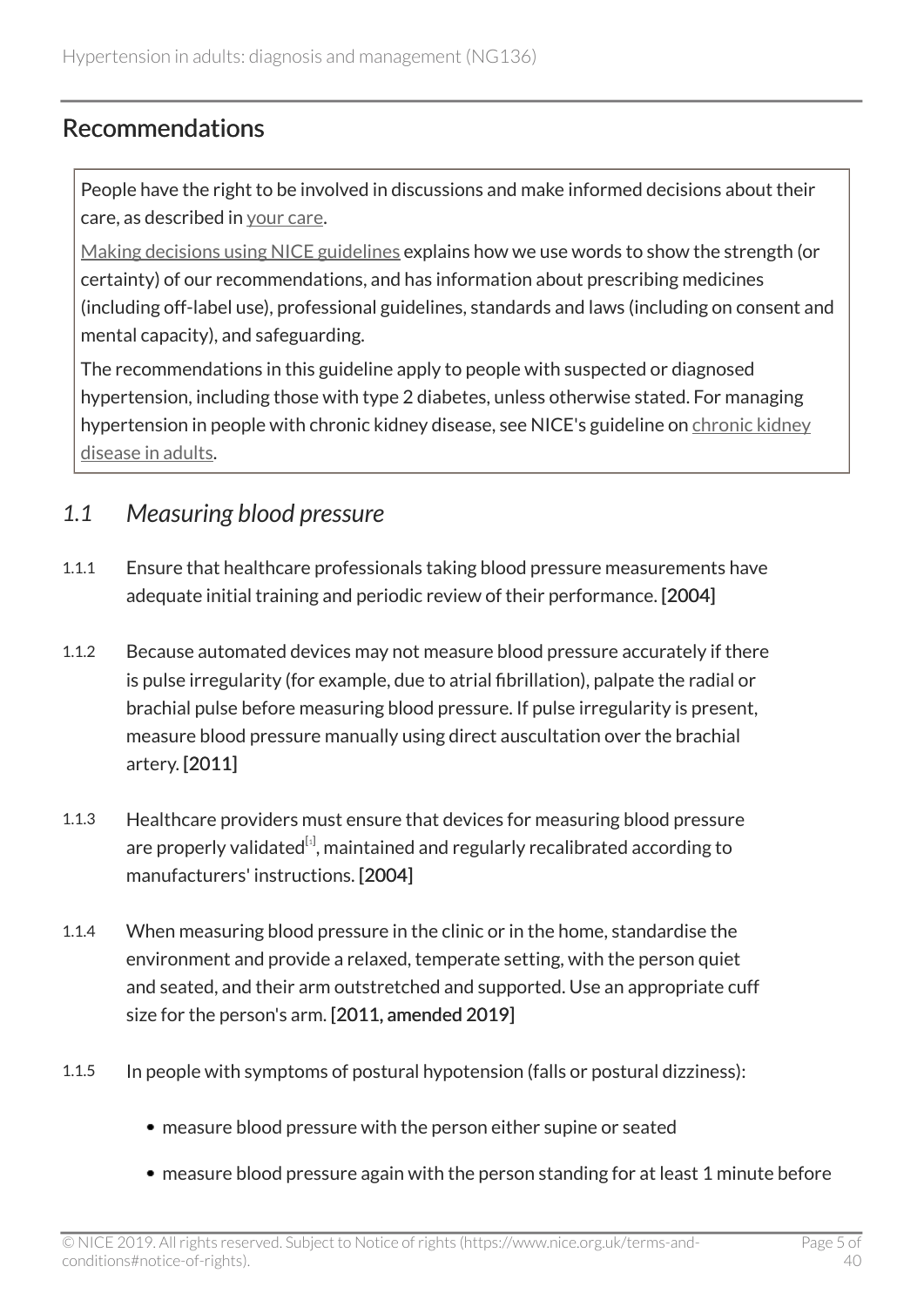- measurement. [2004, amended 2011]
- 1.1.6 If the systolic blood pressure falls by 20 mmHg or more when the person is standing:
	- review medication
	- measure subsequent blood pressures with the person standing
	- consider referral to specialist care if symptoms of postural hypotension persist. [2004, amended 2011]
- <span id="page-5-0"></span>*1.2 Diagnosing hypertension*
- 1.2.1 When considering a diagnosis of hypertension, measure blood pressure in both arms:
	- If the difference in readings between arms is more than 15 mmHg, repeat the measurements.
	- If the difference in readings between arms remains more than 15 mmHg on the second measurement, measure subsequent blood pressures in the arm with the higher reading. [2019]
- 1.2.2 If blood pressure measured in the clinic is 140/90 mmHg or higher:
	- Take a second measurement during the consultation.
	- If the second measurement is substantially different from the first, take a third measurement.

Record the lower of the last 2 measurements as the clinic blood pressure. [2019]

- 1.2.3 If clinic blood pressure is between 140/90 mmHg and 180/120 mmHg, offer ambulatory blood pressure monitoring (ABPM) to confirm the diagnosis of hypertension. See [section](#page-16-0) 1.5 for people with a clinic blood pressure 180/ 120 mmHg or higher. [2019]
- 1.2.4 If ABPM is unsuitable or the person is unable to tolerate it, offer home blood pressure monitoring (HBPM) to confirm the diagnosis of hypertension. [2019]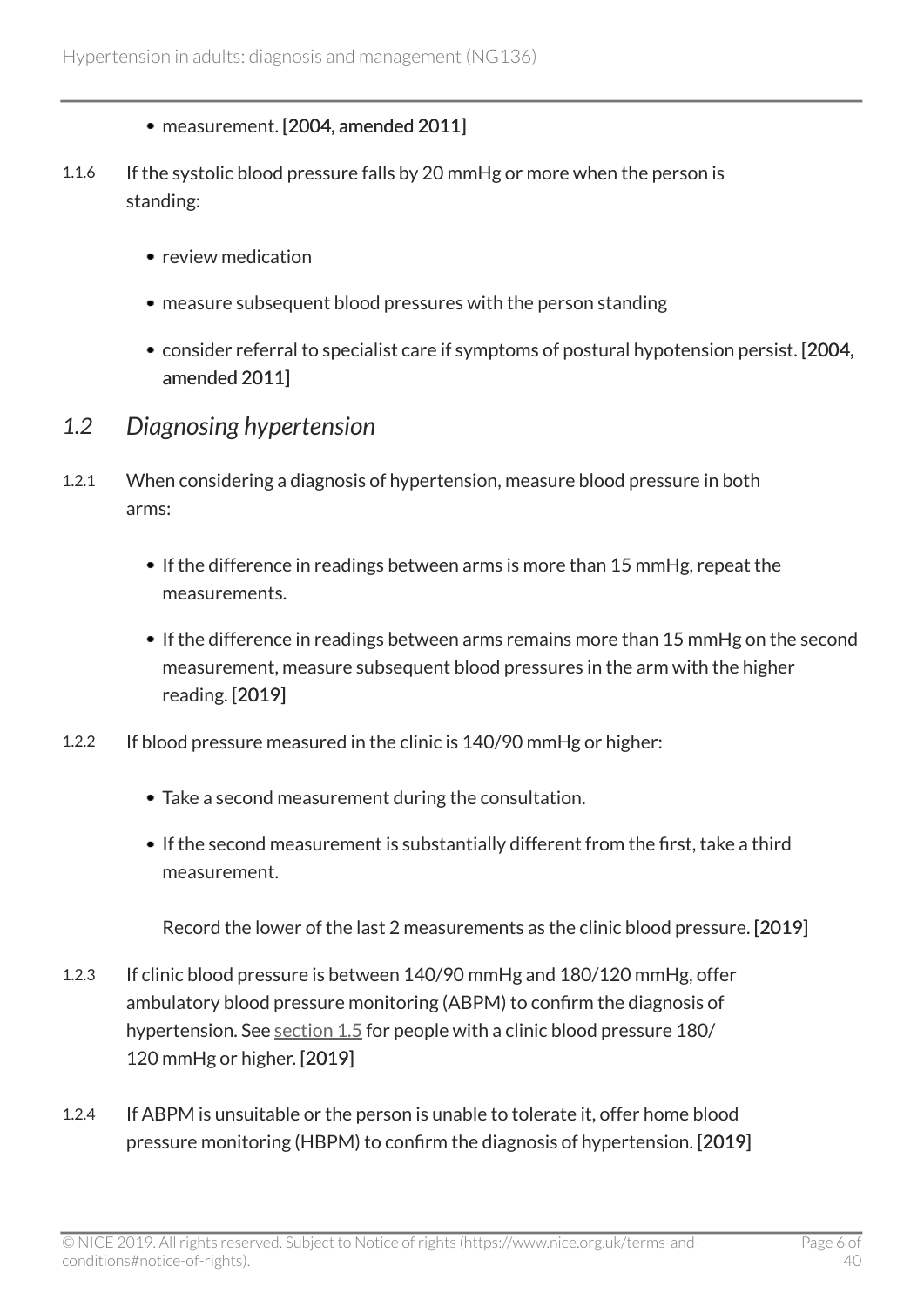- 1.2.5 While waiting for confirmation of a diagnosis of hypertension, carry out:
	- investigations for [target organ damage](#page-18-1) (see [recommendation 1.3.3](#page-7-0)), followed by
	- formal assessment of cardiovascular risk using a cardiovascular risk assessment tool (see the section on full formal risk assessment in NICE's guideline on [cardiovascular](https://www.nice.org.uk/guidance/cg181/chapter/1-Recommendations#identifying-and-assessing-cardiovascular-disease-cvd-risk-2) [disease](https://www.nice.org.uk/guidance/cg181/chapter/1-Recommendations#identifying-and-assessing-cardiovascular-disease-cvd-risk-2)). [2019]
- 1.2.6 When using ABPM to confirm a diagnosis of hypertension, ensure that at least 2 measurements per hour are taken during the person's usual waking hours (for example, between 08:00 and 22:00). Use the average value of at least 14 measurements taken during the person's usual waking hours to confirm a diagnosis of hypertension. [2011]
- 1.2.7 When using HBPM to confirm a diagnosis of hypertension, ensure that:
	- for each blood pressure recording, 2 consecutive measurements are taken, at least 1 minute apart and with the person seated and
	- blood pressure is recorded twice daily, ideally in the morning and evening and
	- blood pressure recording continues for at least 4 days, ideally for 7 days.

Discard the measurements taken on the first day and use the average value of all the remaining measurements to confirm a diagnosis of hypertension. [2011]

- 1.2.8 Confirm diagnosis of hypertension in people with a:
	- clinic blood pressure of 140/90 mmHg or higher and
	- ABPM daytime average or HBPM average of 135/85 mmHg or higher. [2019]
- 1.2.9 If hypertension is not diagnosed but there is evidence of target organ damage, consider carrying out investigations for alternative causes of the target organ damage (for information on investigations, see NICE's guidelines on [chronic](https://www.nice.org.uk/guidance/cg182) [kidney disease in adults](https://www.nice.org.uk/guidance/cg182) and [chronic heart failure](https://www.nice.org.uk/guidance/ng106)). [2011]
- 1.2.10 If hypertension is not diagnosed, measure the person's clinic blood pressure at least every 5 years subsequently, and consider measuring it more frequently if the person's clinic blood pressure is close to 140/90 mmHg. [2011]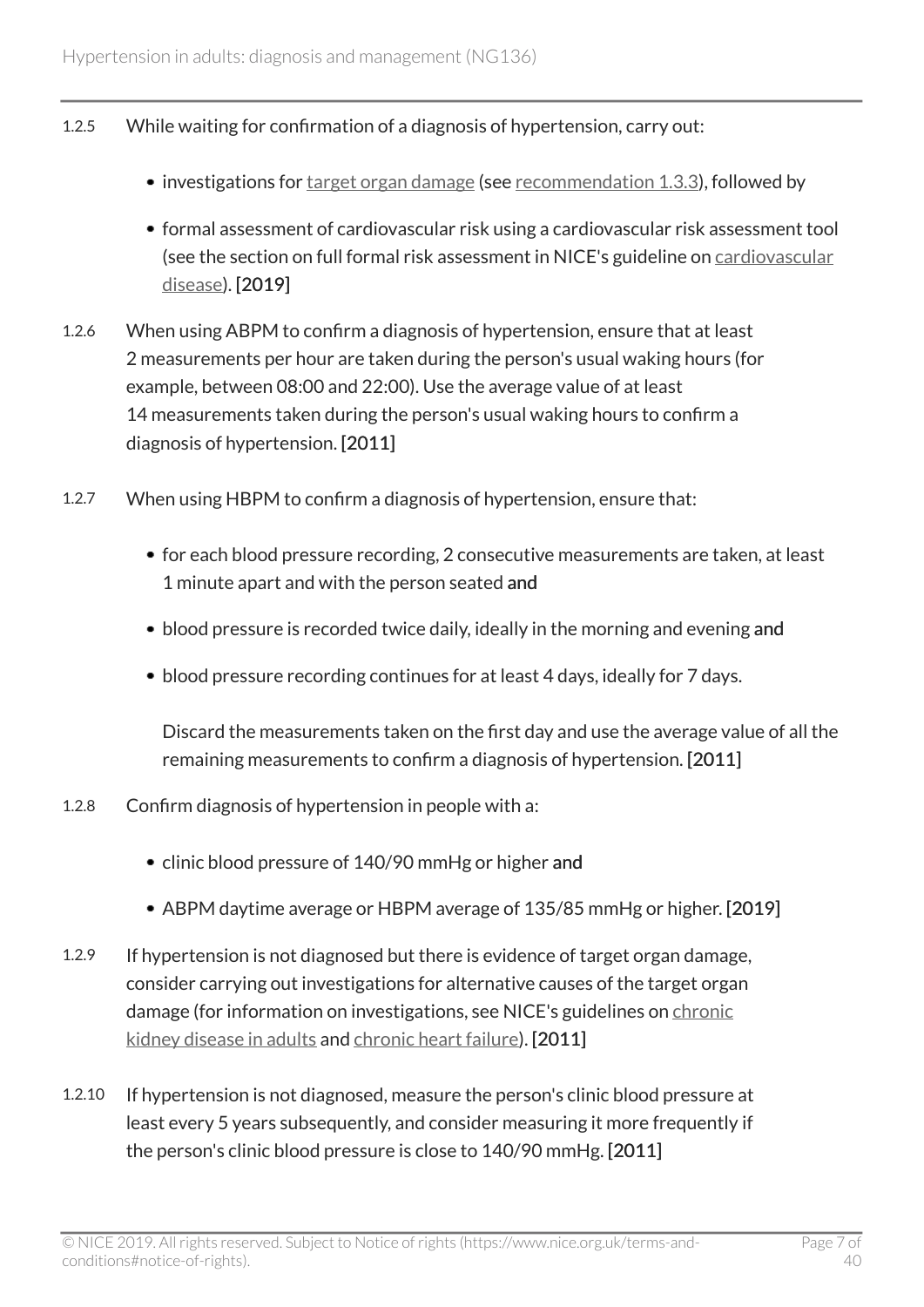- 1.2.11 Measure blood pressure at least annually in an adult with type 2 diabetes without previously diagnosed hypertension or renal disease. Offer and reinforce preventive lifestyle advice. [2009]
- 1.2.12 Consider the need for specialist investigations in people with signs and symptoms suggesting a secondary cause of hypertension. [2004, amended 2011]

To find out why the committee made the 2019 recommendations on diagnosing hypertension and how they might affect practice, see [rationale and impact.](#page-22-1)

### <span id="page-7-0"></span>*1.3 Assessing cardiovascular risk and target organ damage*

For guidance on the early identification and management of chronic kidney disease, see NICE's guideline on [chronic kidney disease in adults](https://www.nice.org.uk/guidance/cg182).

- 1.3.1 Use a formal estimation of cardiovascular risk to discuss prognosis and healthcare options with people with hypertension, both for raised blood pressure and other modifiable risk factors. [2004]
- 1.3.2 Estimate cardiovascular risk in line with the recommendations on identifying and assessing cardiovascular disease risk in NICE's guideline on [cardiovascular](https://www.nice.org.uk/guidance/cg181) [disease](https://www.nice.org.uk/guidance/cg181). Use clinic blood pressure measurements to calculate cardiovascular risk. [2008]
- 1.3.3 For all people with hypertension offer to:
	- test for the presence of protein in the urine by sending a urine sample for estimation of the albumin: creatinine ratio and test for haematuria using a reagent strip
	- take a blood sample to measure glycated haemoglobin (HbA1C), electrolytes, creatinine, estimated glomerular filtration rate, total cholesterol and HDL cholesterol
	- examine the fundi for the presence of hypertensive retinopathy
	- arrange for a 12-lead electrocardiograph to be performed. [2011, amended 2019]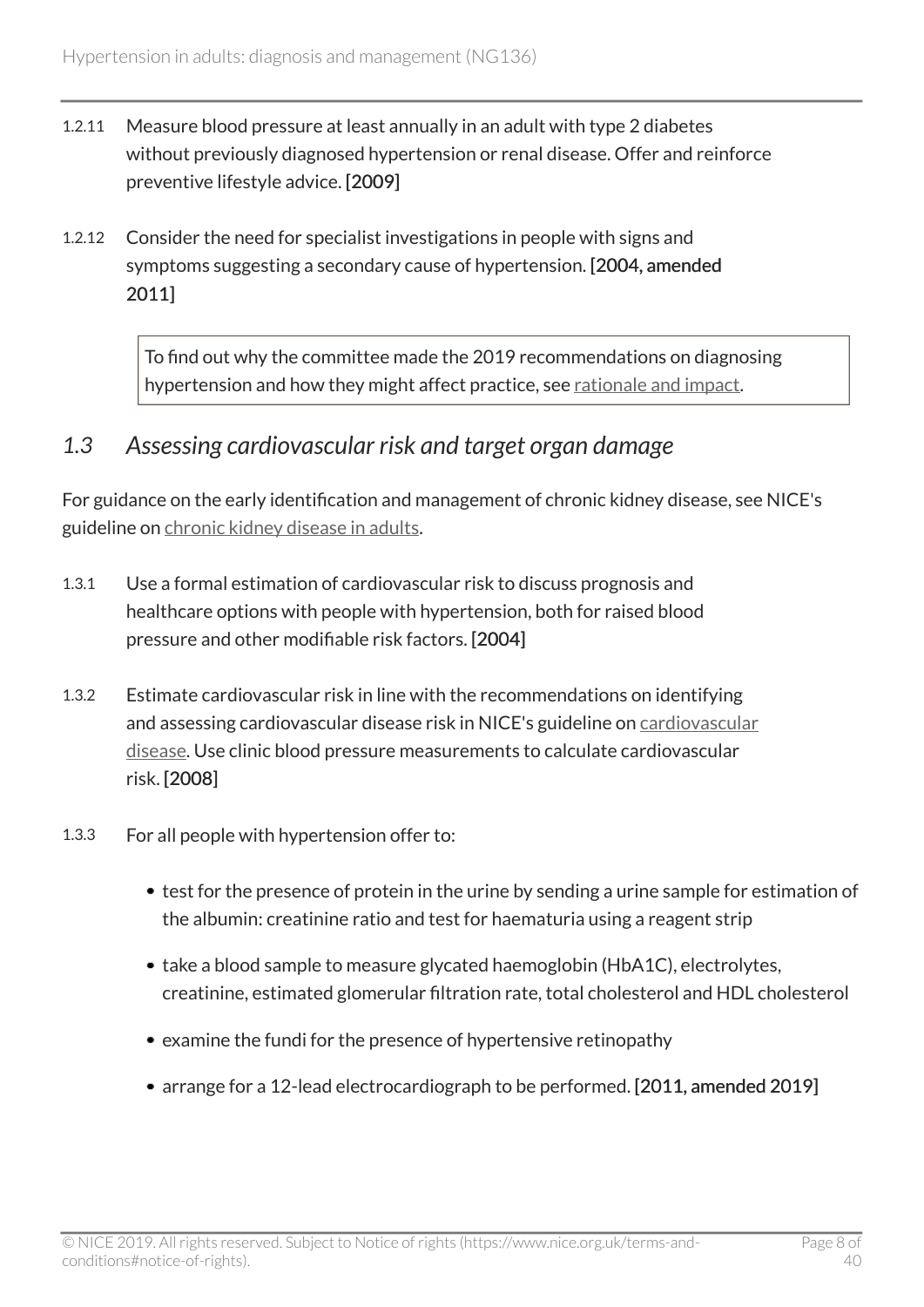# <span id="page-8-0"></span>*1.4 Treating and monitoring hypertension*

### <span id="page-8-1"></span>Lifestyle interventions

For guidance on the prevention of obesity and cardiovascular disease, see NICE's guidelines on [obesity prevention](https://www.nice.org.uk/guidance/cg43) and [cardiovascular disease prevention.](https://www.nice.org.uk/guidance/ph25)

- 1.4.1 Offer lifestyle advice to people with suspected or diagnosed hypertension, and continue to offer it periodically. [2004]
- 1.4.2 Ask about people's diet and exercise patterns because a healthy diet and regular exercise can reduce blood pressure. Offer appropriate guidance and written or audiovisual materials to promote lifestyle changes. [2004]
- 1.4.3 Ask about people's alcohol consumption and encourage a reduced intake if they drink excessively, because this can reduce blood pressure and has broader health benefits. See the recommendations for practice in NICE's guideline on [alcohol-use disorders](https://www.nice.org.uk/guidance/ph24/chapter/1-Recommendations#recommendations-for-practice). [2004, amended 2019]
- 1.4.4 Discourage excessive consumption of coffee and other caffeine-rich products. [2004]
- <span id="page-8-2"></span>1.4.5 Encourage people to keep their dietary sodium intake low, either by reducing or substituting sodium salt, as this can reduce blood pressure $^{\lbrack\mathfrak{z}\rbrack}.$  [[2](#page-18-2)004, amended 2019]
- 1.4.6 Do not offer calcium, magnesium or potassium supplements as a method for reducing blood pressure. [2004]
- 1.4.7 Offer advice and help to smokers to [stop](https://www.nice.org.uk/guidance/ng92) smoking. See NICE's guideline on stop [smoking interventions and services.](https://www.nice.org.uk/guidance/ng92) [2004]
- 1.4.8 Inform people about local initiatives by, for example, healthcare teams or patient organisations that provide support and promote healthy lifestyle change, especially those that include group work for motivating lifestyle change. [2004]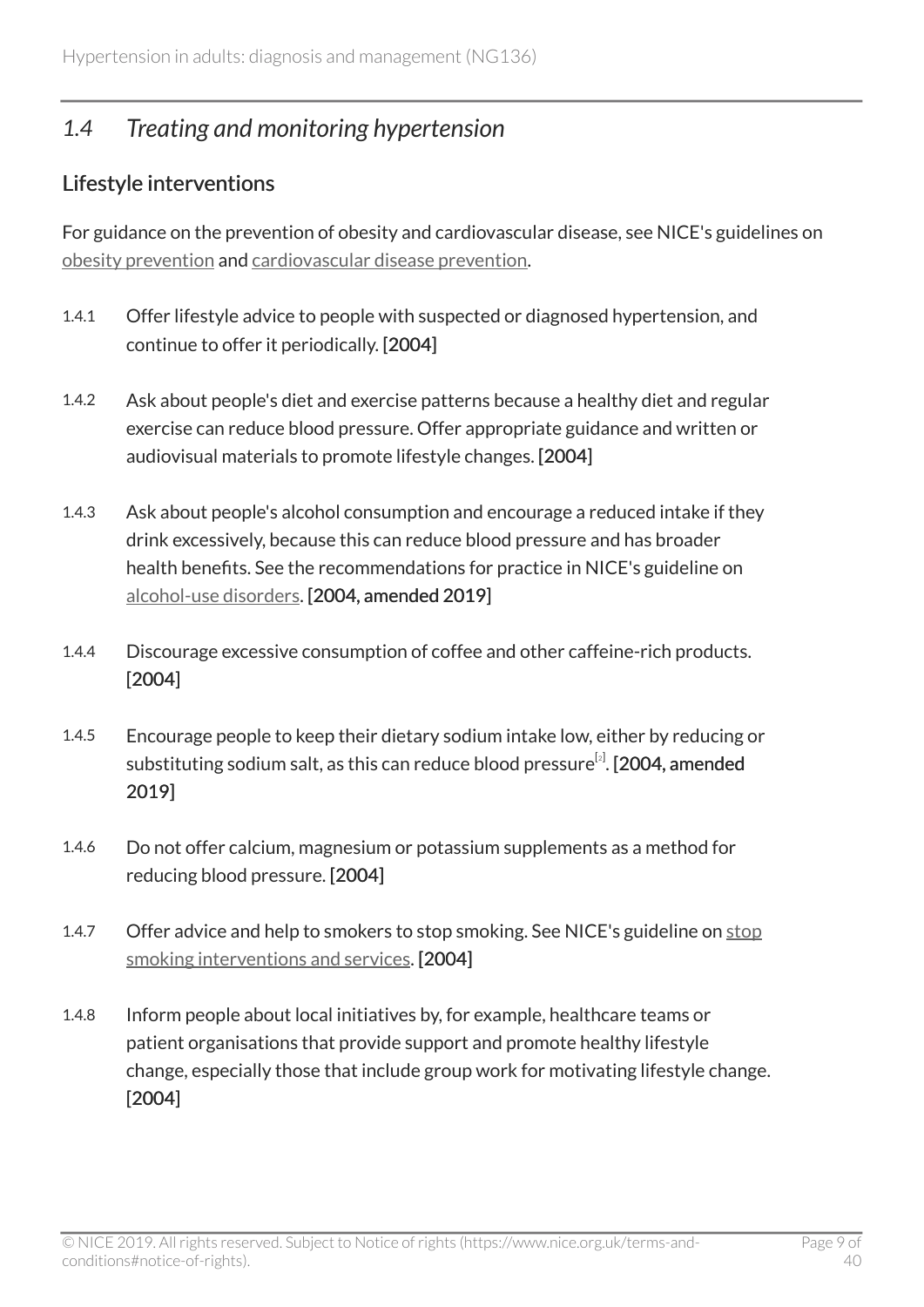To find out why the committee deleted the recommendation on relaxation therapies and how this might affect practice, see [rationale and impact](#page-23-0).

#### <span id="page-9-0"></span>Starting antihypertensive drug treatment

NICE has produced a [patient decision aid](http://www.nice.org.uk/guidance/NG136/resources) on treatment options for hypertension to help people and their healthcare professionals discuss the different types of treatment and make a decision that is right for each person.

For advice on shared decision making for medicines, see the information on patient decision aids in NICE's guideline on [medicines optimisation](https://www.nice.org.uk/guidance/ng5).

To support adherence and ensure that people with hypertension make the most effective use of their medicines, see NICE's guideline on [medicines adherence](https://www.nice.org.uk/guidance/cg76).

- 1.4.9 Offer antihypertensive drug treatment in addition to lifestyle advice to adults of any age with persistent stage [2 hypertension](#page-18-3). Use clinical judgement for people of any age with frailty or multimorbidity (see also NICE's guideline on [multimorbidity\)](https://www.nice.org.uk/guidance/ng56). [2019]
- 1.4.10 Discuss starting antihypertensive drug treatment, in addition to lifestyle advice, with adults aged under 80 with persistent stage [1 hypertension](#page-18-4) who have 1 or more of the following:
	- target organ damage
	- [established cardiovascular disease](#page-17-1)
	- renal disease
	- diabetes
	- an estimated 10-year risk of cardiovascular disease of 10% or more.

Use clinical judgement for people with frailty or multimorbidity (see also NICE's guideline on [multimorbidity](https://www.nice.org.uk/guidance/ng56)). [2019]

1.4.11 Discuss with the person their individual cardiovascular disease risk and their preferences for treatment, including no treatment, and explain the risks and benefits before starting antihypertensive drug treatment. Continue to offer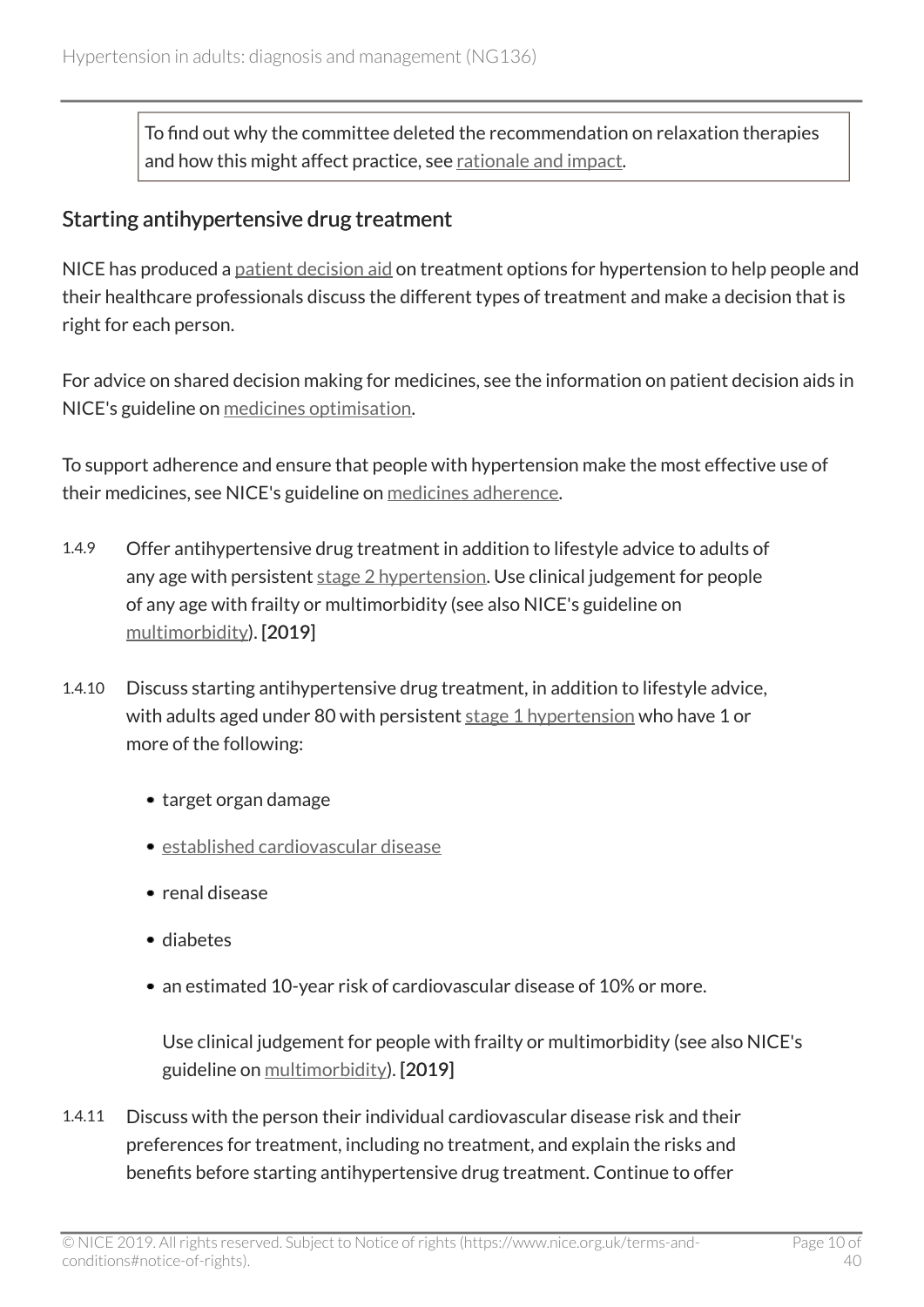lifestyle advice and support them to make lifestyle changes (see the section on [lifestyle interventions\)](#page-8-1), whether or not they choose to start antihypertensive drug treatment. [2019]

- 1.4.12 Consider antihypertensive drug treatment in addition to lifestyle advice for adults aged under 60 with stage 1 hypertension and an estimated 10-year risk below 10%. Bear in mind that 10-year cardiovascular risk may underestimate the lifetime probability of developing cardiovascular disease. [2019]
- 1.4.13 Consider antihypertensive drug treatment in addition to lifestyle advice for people aged over 80 with a clinic blood pressure of over 150/90 mmHg. Use clinical judgement for people with frailty or multimorbidity (see also NICE's guideline on [multimorbidity\)](https://www.nice.org.uk/guidance/ng56). [2019]
- 1.4.14 For adults aged under 40 with hypertension, consider seeking specialist evaluation of secondary causes of hypertension and a more detailed assessment of the long-term balance of treatment benefit and risks. [2019]

To find out why the committee made the 2019 recommendations on starting antihypertensive drug treatment and how they might affect practice, see [rationale and](#page-24-0) [impact.](#page-24-0)

### <span id="page-10-0"></span>Monitoring treatment and blood pressure targets

For guidance on blood pressure control in people with chronic kidney disease (with or without type 2 diabetes), see NICE's guideline on [chronic kidney disease in adults.](https://www.nice.org.uk/guidance/cg182)

- 1.4.15 Use clinic blood pressure measurements to monitor the response to lifestyle changes or drug treatment in people with hypertension. [2019]
- 1.4.16 Measure standing as well as seated blood pressure (see [recommendation 1.1.6](#page-4-1)) in people with hypertension and:
	- with type 2 diabetes or
	- with symptoms of postural hypotension or
	- aged 80 and over.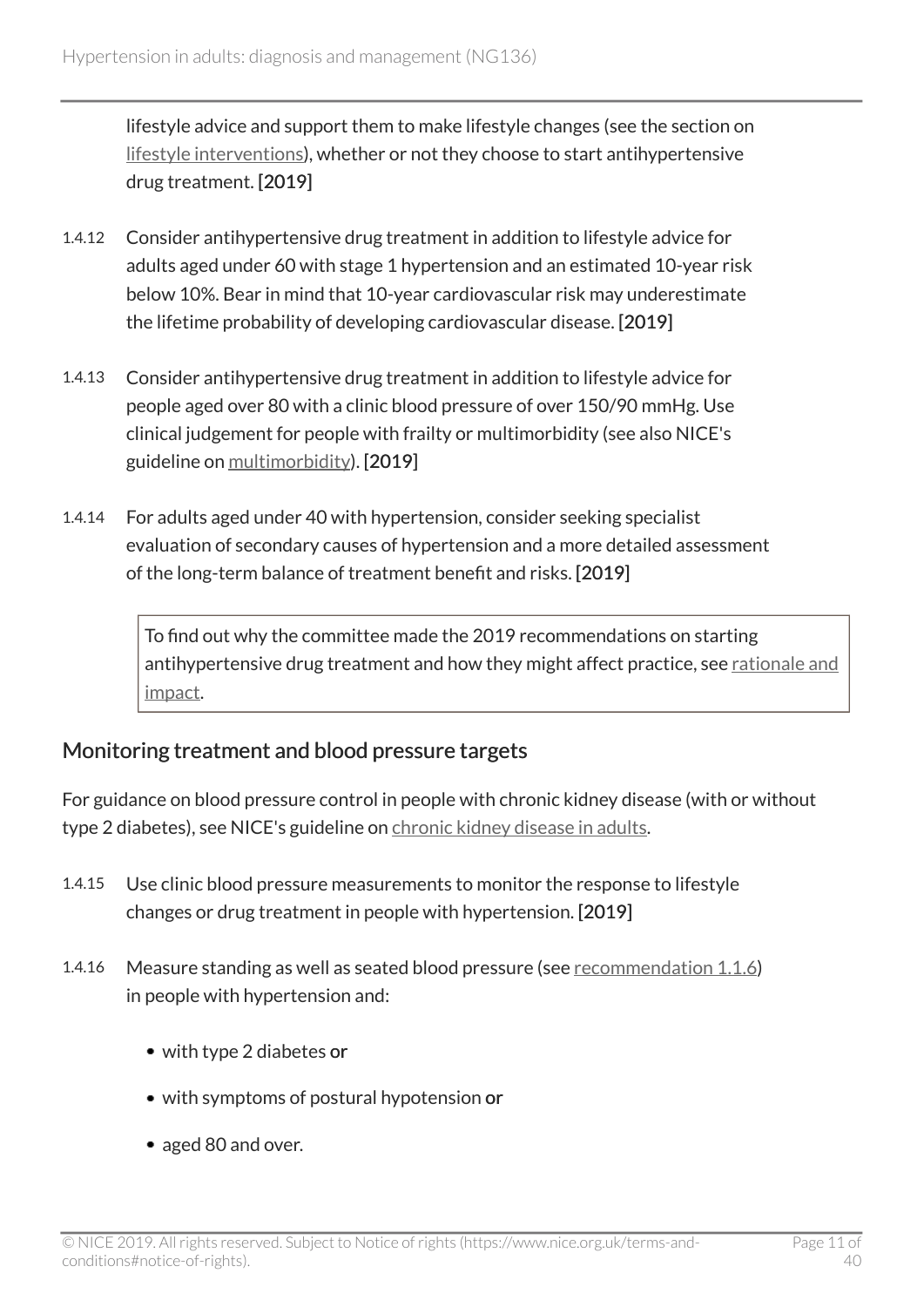- In people with a significant postural drop or symptoms of postural hypotension, treat to a blood pressure target based on standing blood pressure. [2019]
- 1.4.17 Advise people with hypertension who choose to self-monitor their blood pressure to use HBPM. [2019]
- 1.4.18 Consider ABPM or HBPM, in addition to clinic blood pressure measurements, for people with hypertension identified as having a [white-coat effect](#page-18-5) or [masked](#page-17-2) [hypertension](#page-17-2) (in which clinic and non-clinic blood pressure results are conflicting). Be aware that the corresponding measurements for ABPM and HBPM are 5 mmHg lower than for clinic measurements (see [recommendation](#page-5-0) [1.2.8](#page-5-0) for diagnostic thresholds). [2019]
- 1.4.19 For people who choose to use HBPM, provide:
	- training and advice on using home blood pressure monitors
	- information about what to do if they are not achieving their target blood pressure.

Be aware that the corresponding measurements for HBPM are 5 mmHg lower than for clinic measurements (see [recommendation 1.2.8](#page-5-0) for diagnostic thresholds). [2019]

- 1.4.20 Reduce clinic blood pressure to below 140/90 mmHg and maintain that level in adults with hypertension aged under 80. [2019]
- 1.4.21 Reduce clinic blood pressure to below 150/90 mmHg and maintain that level in adults with hypertension aged 80 and over. Use clinical judgement for people with frailty or multimorbidity (see also NICE's guideline on [multimorbidity\)](https://www.nice.org.uk/guidance/ng56). [2019]
- 1.4.22 When using ABPM or HBPM to monitor the response to treatment in adults with hypertension, use the average blood pressure level taken during the person's usual waking hours (see recommendations [1.2.6 and 1.2.7\)](#page-5-0). Reduce and maintain blood pressure at the following levels:
	- below 135/85 mmHg for adults aged under 80
	- below 145/85 mmHg for adults aged 80 and over.

Use clinical judgement for people with frailty or multimorbidity (see also NICE's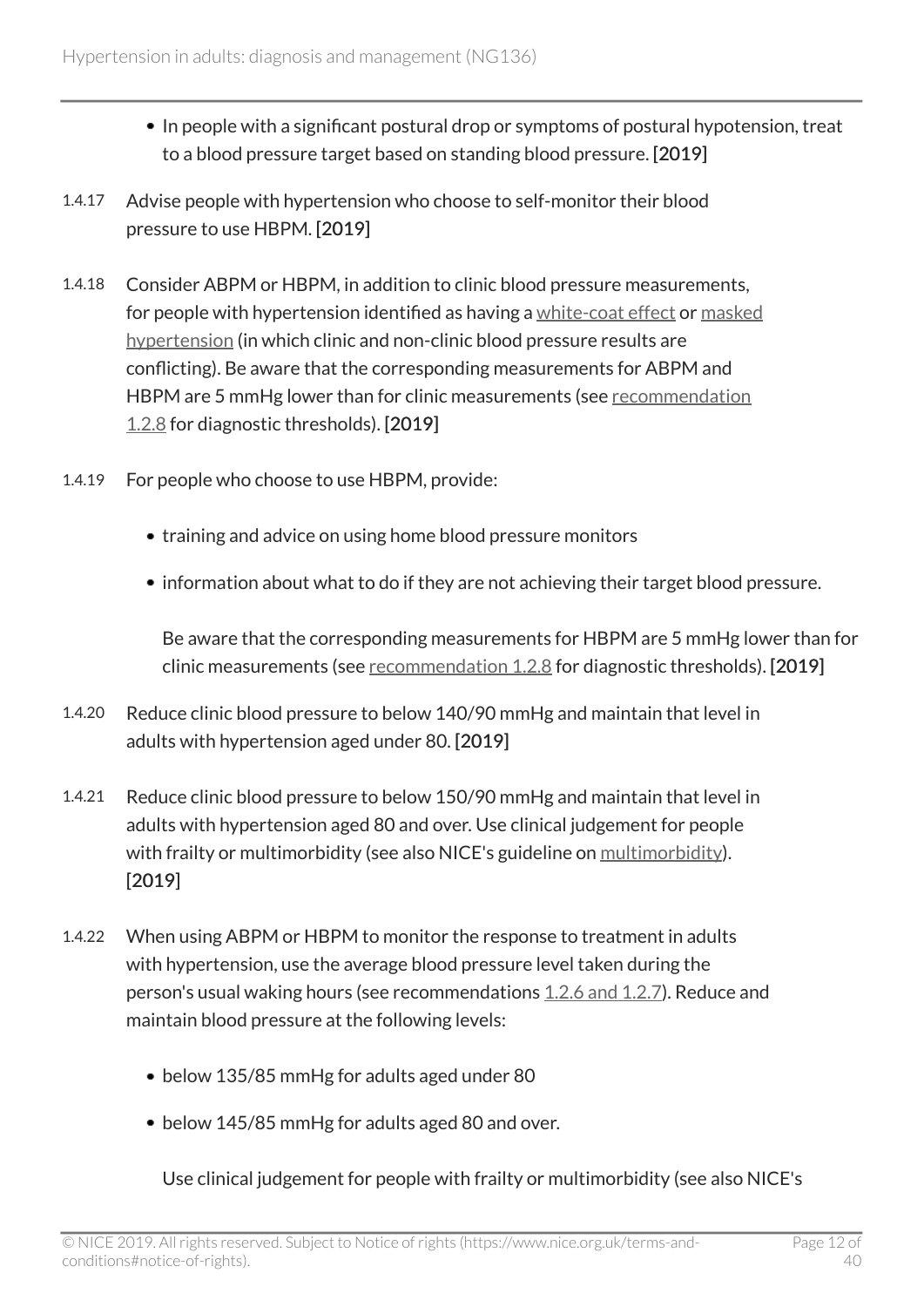• guideline on [multimorbidity](https://www.nice.org.uk/guidance/ng56)). [2019]

- 1.4.23 Provide an annual review of care for adults with hypertension to monitor blood pressure, provide people with support, and discuss their lifestyle, symptoms and medication. [2004]
- 1.4.24 For an adult with type 2 diabetes on antihypertensive drug treatment when diabetes is diagnosed, review blood pressure control and medications used. Make changes only if there is poor control or if current drug treatment is not appropriate because of microvascular complications or metabolic problems. [2009]

To find out why the committee made the 2019 recommendations on monitoring treatment and blood pressure targets and how they might affect practice, see [rationale](#page-27-0) [and impact.](#page-27-0)

### Choosing antihypertensive drug treatment (for people with or without type 2 diabetes)

The recommendations in this section apply to people with hypertension with or without type 2 diabetes. They replace the recommendations on blood pressure management in NICE's guideline on type [2 diabetes in adults](https://www.nice.org.uk/guidance/ng28).

- 1.4.25 For guidance on choice of hypertensive agent in people with chronic kidney disease, see NICE's guideline on [chronic kidney disease in adults](https://www.nice.org.uk/guidance/cg182). If possible, offer treatment with drugs taken only once a day. [2004]
- 1.4.26 Prescribe non-proprietary drugs if these are appropriate and minimise cost. [2004]
- 1.4.27 Offer people with isolated systolic hypertension (systolic blood pressure 160 mmHg or more) the same treatment as people with both raised systolic and diastolic blood pressure. [2004]
- 1.4.28 Offer antihypertensive drug treatment to women of childbearing potential with diagnosed hypertension in line with the recommendations in this guideline. For women considering pregnancy or who are pregnant or breastfeeding, manage hypertension in line with the recommendations on management of pregnancy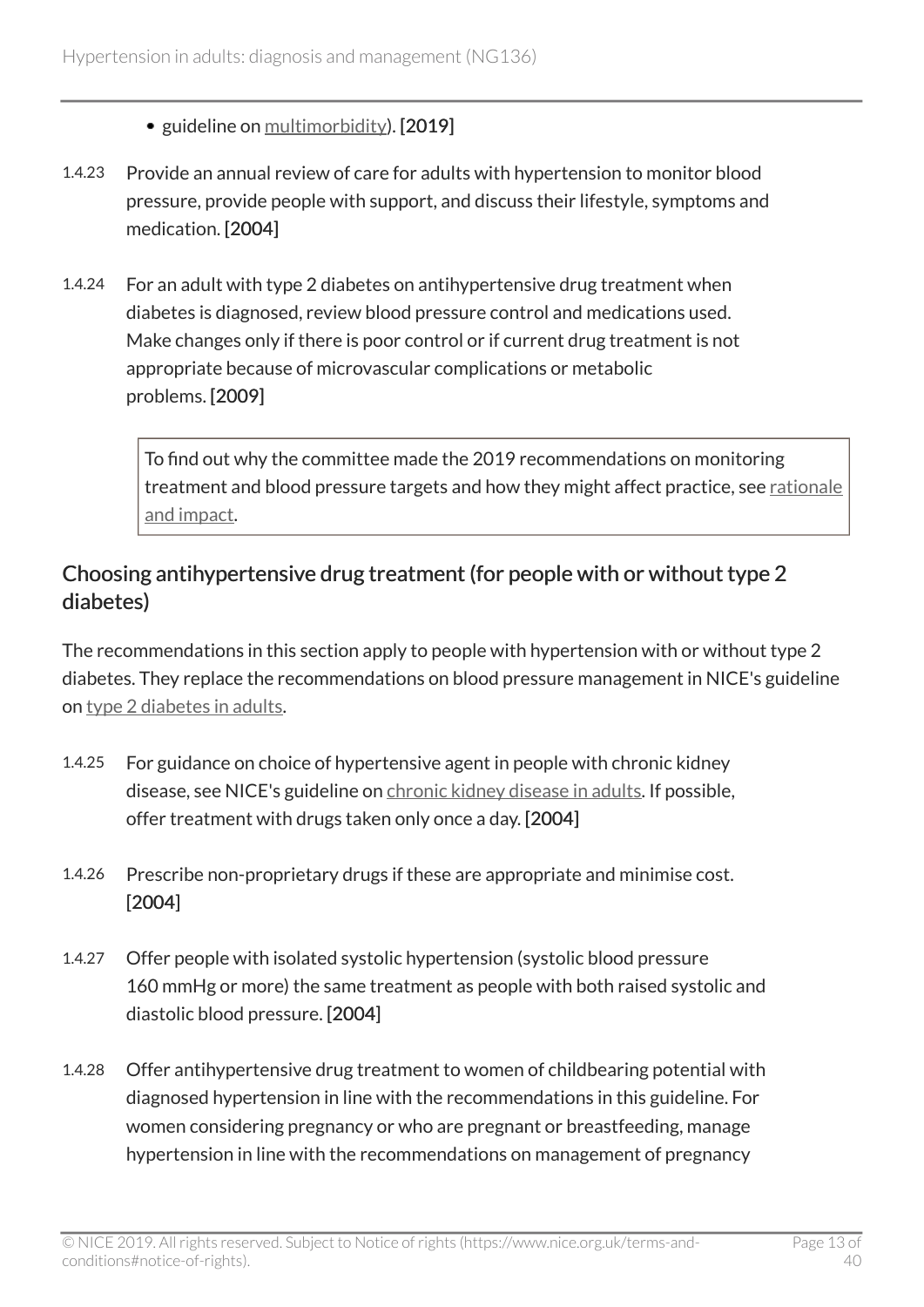with chronic hypertension and breastfeeding in NICE's guideline on [hypertension in pregnancy](https://www.nice.org.uk/guidance/ng133). [2010, amended 2019]

<span id="page-13-1"></span>1.4.29 When choosing antihypertensive drug treatment for adults of black African or African–Caribbean family origin, consider an angiotensin II receptor blocker  $(ARB)$ , in preference to an angiotensin-converting enzyme (ACE) inhibitor $^{[s]}$ . [2019]

#### <span id="page-13-0"></span>*Step 1 treatment*

- 1.4.[3](#page-18-6)0 Offer an ACE inhibitor or an ARB $^{[s]}$  to adults starting step 1 antihypertensive treatment who:
	- have type 2 diabetes and are of any age or family origin (see also recommendation 1.4.29 for adults of black African or African–Caribbean family origin) or
	- are aged under 55 but not of black African or African–Caribbean family origin. [2019]
- 1.4.[3](#page-18-6)1 If an ACE inhibitor is not tolerated, for example because of cough, offer an ARB $^{[3]}$ to treat hypertension. [2019]
- 1.4.32 Do not combine an ACE inhibitor with an ARB to treat hypertension. [2019]
- 1.4.33 Offer a calcium-channel blocker (CCB) to adults starting step 1 antihypertensive treatment who:
	- are aged 55 or over and do not have type 2 diabetes or
	- are of black African or African-Caribbean family origin and do not have type 2 diabetes (of any age). [2019]
- 1.4.34 If a CCB is not tolerated, for example because of oedema, offer a thiazide-like diuretic to treat hypertension. [2019]
- 1.4.35 If there is evidence of heart failure, offer a thiazide-like diuretic and follow NICE's guideline on [chronic heart failure.](https://www.nice.org.uk/guidance/ng106) [2019]
- 1.4.36 If starting or changing diuretic treatment for hypertension, offer a thiazide-like diuretic, such as indapamide in preference to a conventional thiazide diuretic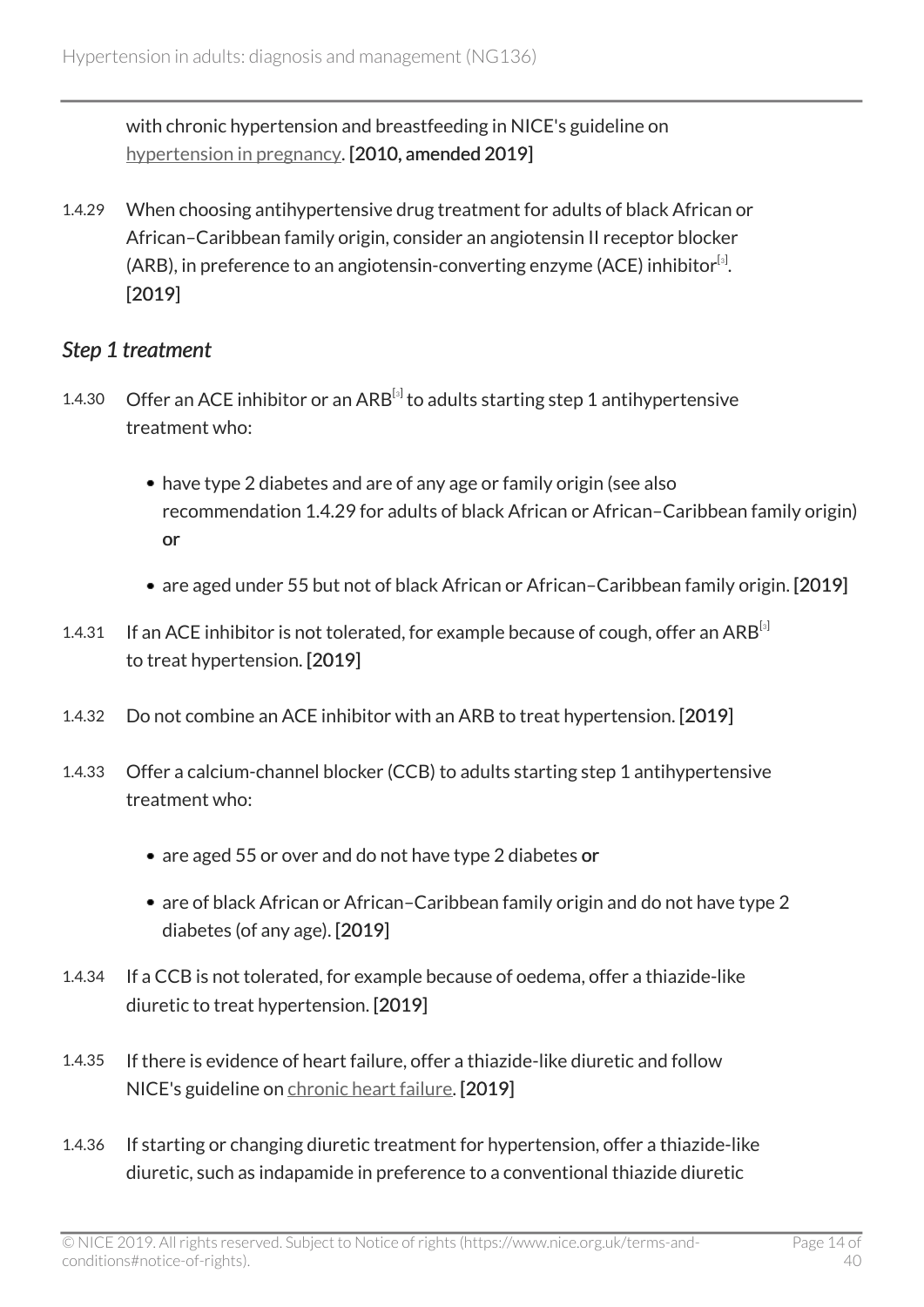such as bendroflumethiazide or hydrochlorothiazide. [2019]

1.4.37 For adults with hypertension already having treatment with bendroflumethiazide or hydrochlorothiazide, who have stable, well-controlled blood pressure, continue with their current treatment. [2019]

> To find out why the committee made the 2019 recommendations on step 1 treatment and how they might affect practice, see [rationale and impact](#page-30-0).

#### <span id="page-14-0"></span>*Step 2 treatment*

- 1.4.38 Before considering next step treatment for hypertension discuss with the person if they are taking their medicine as prescribed and support adherence in line with NICE's guideline on [medicines adherence](https://www.nice.org.uk/guidance/cg76). [2019]
- 1.4.39 If hypertension is not controlled in adults taking step 1 treatment of an ACE inhibitor or ARB, offer the choice of 1 of the following drugs in addition to step 1 treatment:
	- a CCB or
	- a thiazide-like diuretic. [2019]
- 1.4.40 If hypertension is not controlled in adults taking step 1 treatment of a CCB, offer the choice of 1 of the following drugs in addition to step 1 treatment:
	- an ACF inhibitor or
	- an ARB or
	- a thiazide-like diuretic. [2019]
- 1.4.41 If hypertension is not controlled in adults of black African or African–Caribbean family origin who do not have type 2 diabetes taking step 1 treatment, consider an ARB, in preference to an ACE inhibitor, in addition to step 1 treatment. [2019]

#### *Step 3 treatment*

1.4.42 Before considering next step treatment for hypertension: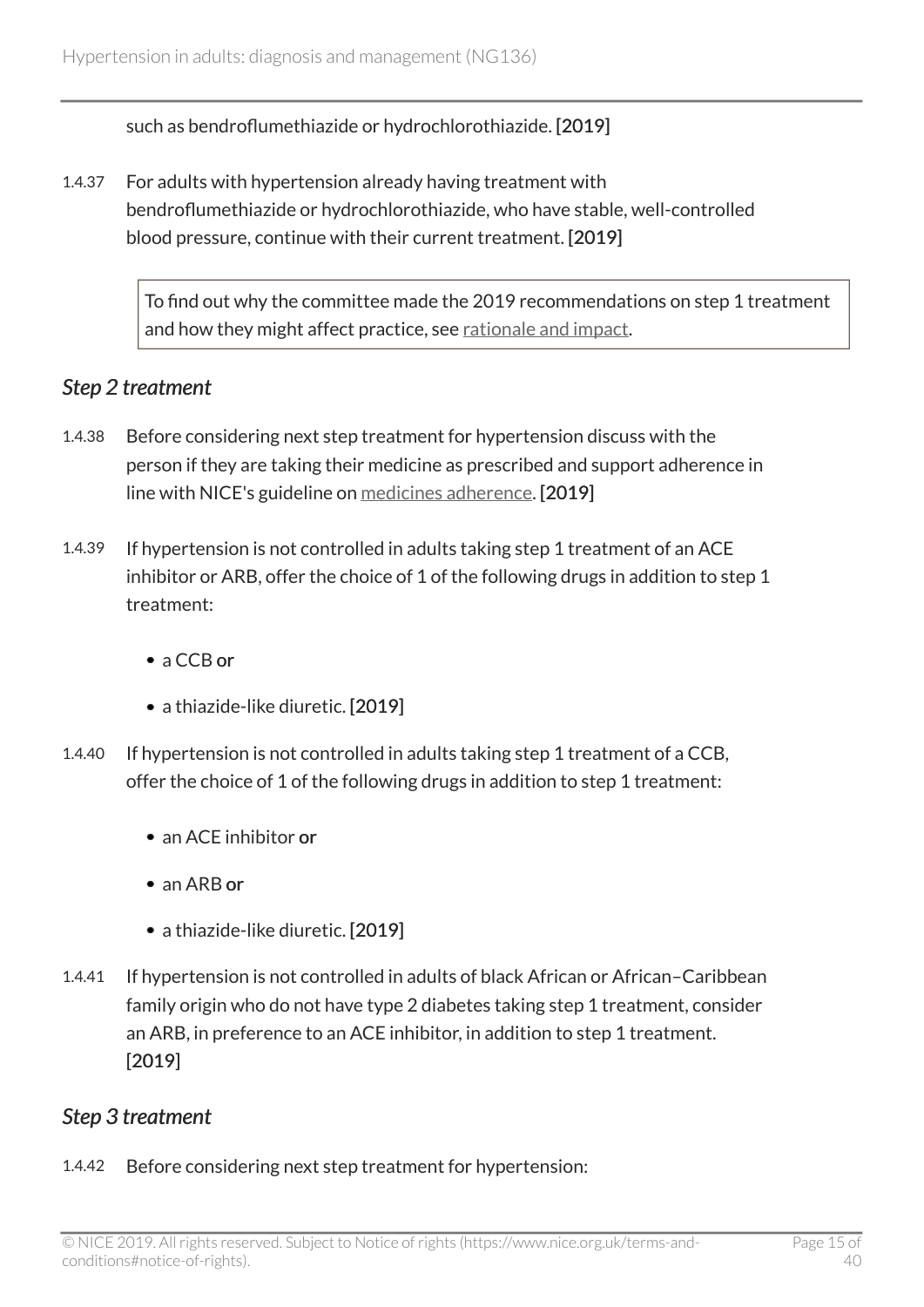- review the person's medications to ensure they are being taken at the optimal tolerated doses and
- discuss adherence (see [recommendation](#page-14-0) 1.4.38). [2019]
- 1.4.43 If hypertension is not controlled in adults taking step 2 treatment, offer a combination of:
	- an ACE inhibitor or ARB (see also [recommendation](#page-13-0) 1.4.30 for people of black African or African–Caribbean family origin) and
	- a CCB and
	- a thiazide-like diuretic. [2019]

To find out why the committee made the 2019 recommendations on step 2 and 3 treatment and how they might affect practice, see [rationale and impact.](#page-32-0)

#### <span id="page-15-1"></span>*Step 4 treatment*

- 1.4.44 If hypertension is not controlled in adults taking the optimal tolerated doses of an ACE inhibitor or an ARB plus a CCB and a thiazide-like diuretic, regard them as having resistant hypertension. [2019]
- 1.4.45 Before considering further treatment for a person with resistant hypertension:
	- Confirm elevated clinic blood pressure measurements using ambulatory or home blood pressure recordings.
	- Assess for postural hypotension.
	- Discuss adherence (see [recommendation](#page-14-0) 1.4.38). [2019]
- 1.4.46 For people with confirmed resistant hypertension, consider adding a fourth antihypertensive drug as step 4 treatment (see recommendations 1.4.47 to 1.4.49) or seeking specialist advice.<sup>[[3](#page-18-6)]</sup>[2019]
- <span id="page-15-0"></span>1.[4](#page-19-0).47 Consider further diuretic therapy with low-dose spironolactone for adults with resistant hypertension starting step 4 treatment who have a blood potassium level of 4.5 mmol/l or less. Use particular caution in people with a reduced estimated glomerular filtration rate because they have an increased risk of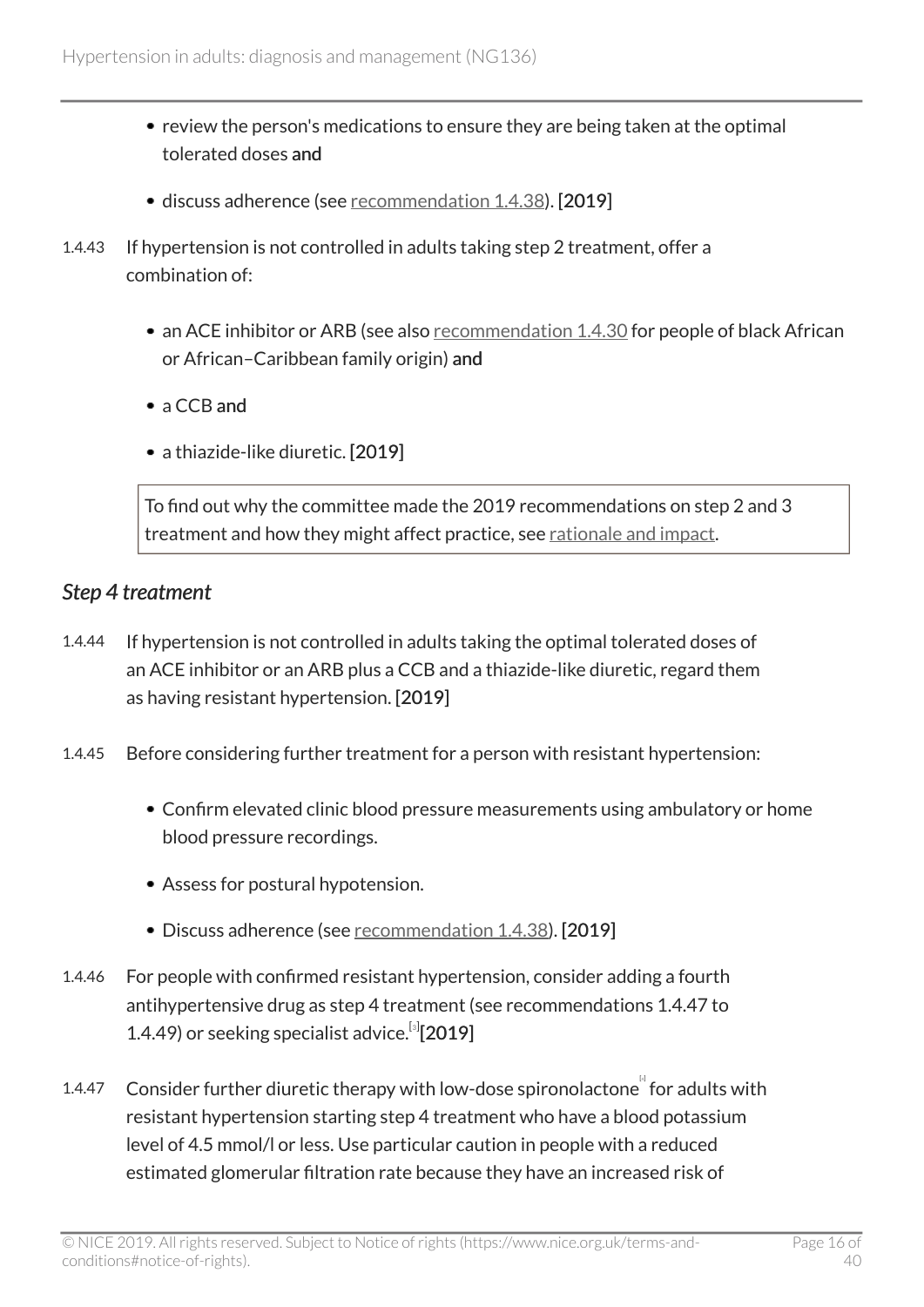#### hyperkalaemia. [2019]

- 1.4.48 When using further diuretic therapy for step 4 treatment of resistant hypertension, monitor blood sodium and potassium and renal function within 1 month of starting treatment and repeat as needed thereafter. [2019]
- 1.4.49 Consider an alpha-blocker or beta-blocker for adults with resistant hypertension starting step 4 treatment who have a blood potassium level of more than 4.5 mmol/l. [2019]
- 1.4.50 If blood pressure remains uncontrolled in people with resistant hypertension taking the optimal tolerated doses of 4 drugs, seek specialist advice. [2019]

To find out why the committee made the 2019 recommendations on step 4 treatment and how they might affect practice, see [rationale and impact](#page-33-0).

### <span id="page-16-0"></span>*1.5 Identifying who to refer for same-day specialist review*

- 1.5.1 If a person has severe hypertension (clinic blood pressure of 180/120 mmHg or higher), but no symptoms or signs indicating same-day referral (see recommendation 1.5.2), carry out investigations for target organ damage (see [recommendation 1.3.3](#page-7-0)) as soon as possible:
	- If target organ damage is identified, consider starting antihypertensive drug treatment immediately, without waiting for the results of ABPM or HBPM.
	- If no target organ damage is identified, repeat clinic blood pressure measurement within 7 days. [2019]
- 1.5.2 Refer people for specialist assessment, carried out on the same day, if they have a clinic blood pressure of 180/120 mmHg and higher with:
	- signs of retinal haemorrhage or papilloedema ([accelerated hypertension\)](#page-17-3) or
	- life-threatening symptoms such as new onset confusion, chest pain, signs of heart failure, or acute kidney injury. [2019]
- 1.5.3 Refer people for specialist assessment, carried out on the same day, if they have suspected phaeochromocytoma (for example, labile or postural hypotension,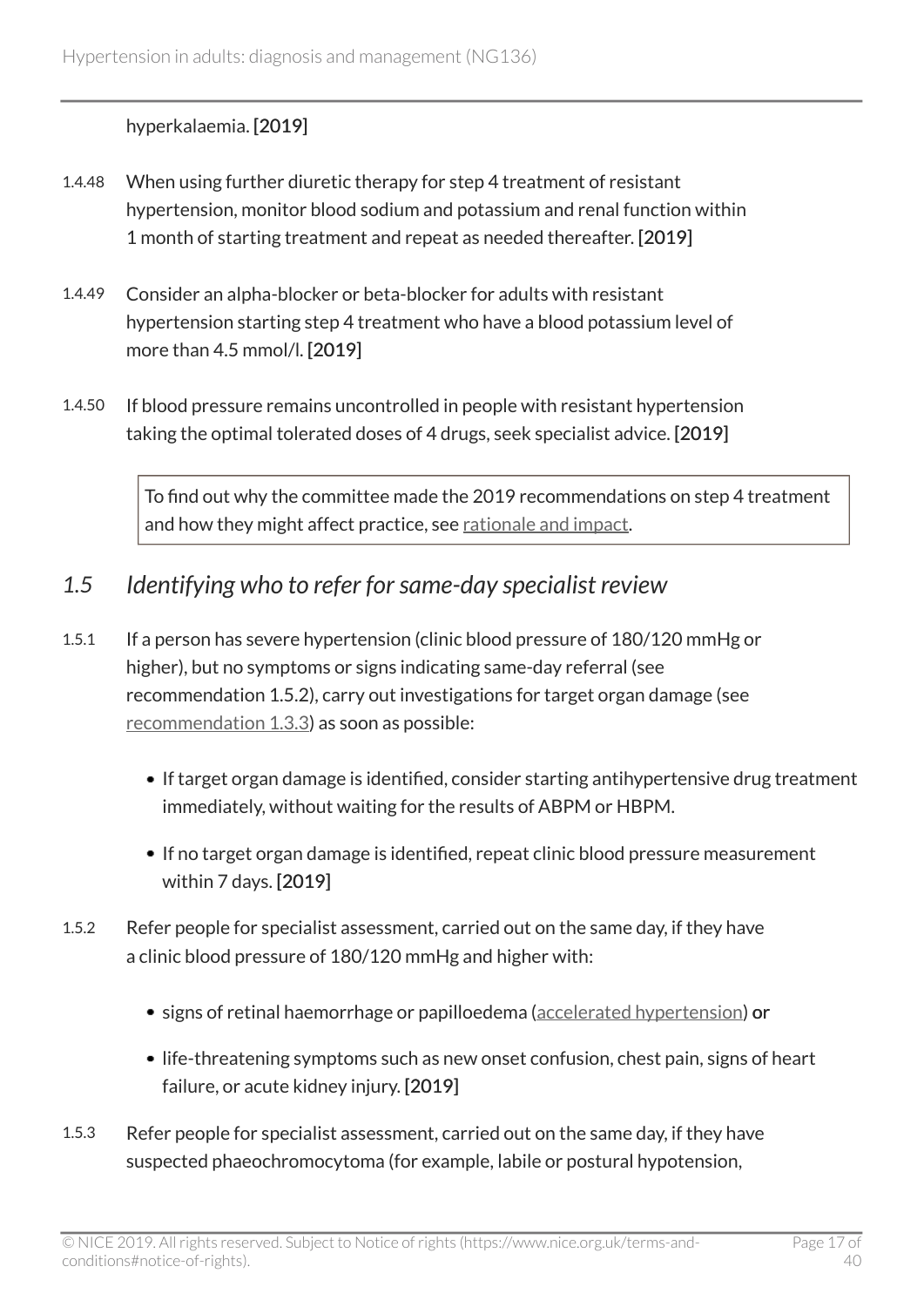headache, palpitations, pallor, abdominal pain or diaphoresis). [2019]

To find out why the committee made the 2019 recommendations on identifying who to refer for same-day specialist review and how they might affect practice, see [rationale](#page-34-0) [and impact.](#page-34-0)

### <span id="page-17-0"></span>*Terms used in this guideline*

This section defines terms that have been used in a particular way for this guideline. For other definitions see the [NICE glossary](https://www.nice.org.uk/Glossary).

### <span id="page-17-3"></span>Accelerated hypertension

A severe increase in blood pressure to 180/120 mmHg or higher (and often over 220/120 mmHg) with signs of retinal haemorrhage and/or papilloedema (swelling of the optic nerve). It is usually associated with new or progressive target organ damage and is also known as malignant hypertension.

#### <span id="page-17-1"></span>Established cardiovascular disease

Past medical history of stroke or transient ischemic attack, heart attack, angina, narrowed peripheral arteries or an interventional procedure. Cardiovascular disease is a general term for conditions affecting the heart or blood vessels. It is usually associated with a build-up of fatty deposits inside the arteries (atherosclerosis) and an increased risk of blood clots. It can also be associated with damage to arteries in organs such as the brain, heart, kidneys and eyes through deposition of glassy material within the artery walls (arteriosclerosis). Cardiovascular disease is 1 of the main causes of death and disability in the UK, but it can often largely be prevented by leading a healthy lifestyle.

### <span id="page-17-2"></span>Masked hypertension

Clinic blood pressure measurements are normal (less than 140/90 mmHg), but blood pressure measurements are higher when taken outside the clinic using average daytime ambulatory blood pressure monitoring (ABPM) or average home blood pressure monitoring (HBPM) blood pressure measurements.

### Persistent hypertension

High blood pressure at repeated clinical encounters.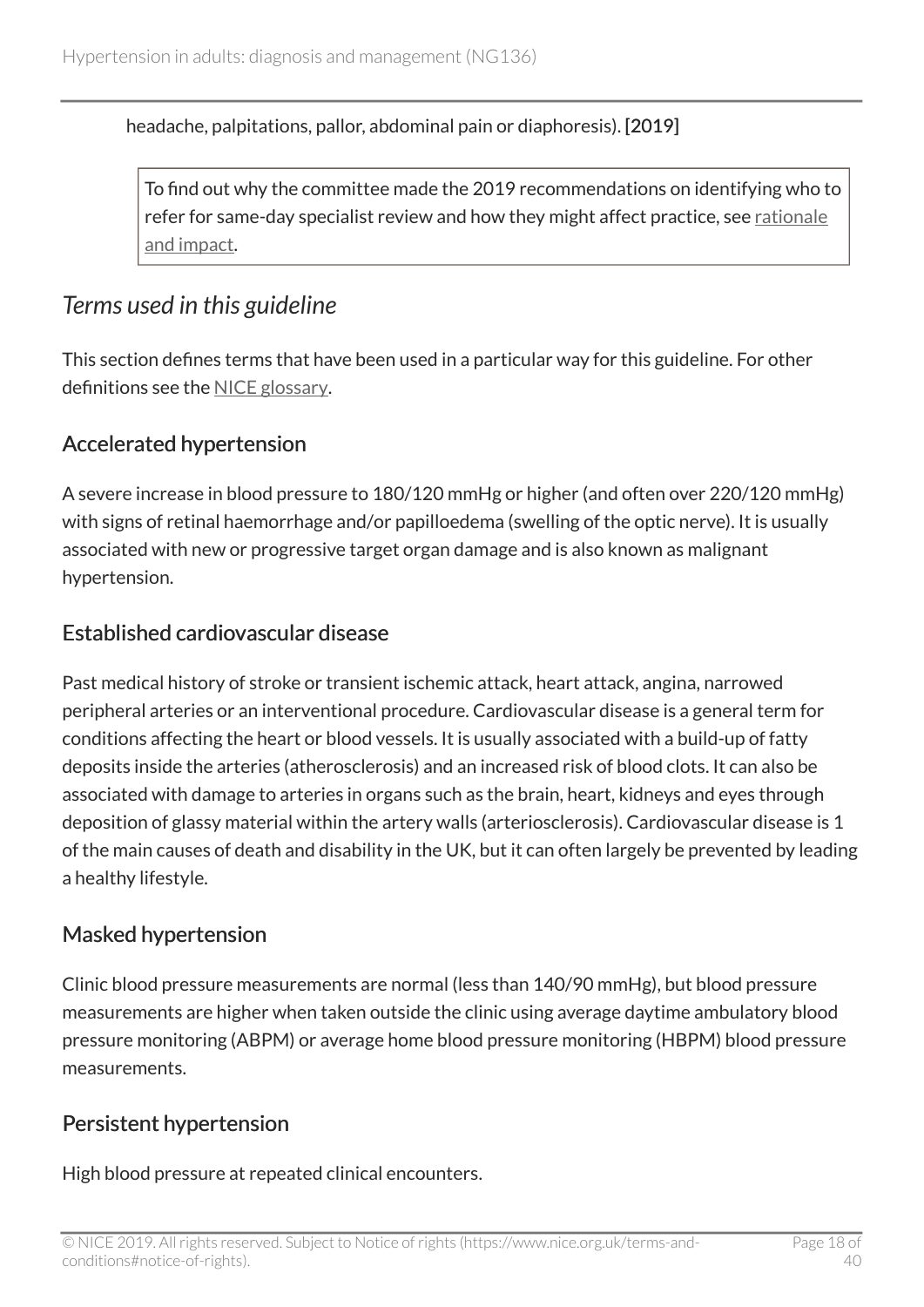### <span id="page-18-4"></span>Stage 1 hypertension

Clinic blood pressure ranging from 140/90 mmHg to 159/99 mmHg and subsequent ABPM daytime average or HBPM average blood pressure ranging from 135/85 mmHg to 149/94 mmHg.

#### <span id="page-18-3"></span>Stage 2 hypertension

Clinic blood pressure of 160/100 mmHg or higher but less than 180/120 mmHg and subsequent ABPM daytime average or HBPM average blood pressure of 150/95 mmHg or higher.

### Stage 3 or severe hypertension

Clinic systolic blood pressure of 180 mmHg or higher or clinic diastolic blood pressure of 120 mmHg or higher.

#### <span id="page-18-1"></span>Target organ damage

Damage to organs such as the heart, brain, kidneys and eyes. Examples are left ventricular hypertrophy, chronic kidney disease, hypertensive retinopathy or increased urine albumin:creatinine ratio.

### <span id="page-18-5"></span>White-coat effect

A discrepancy of more than 20/10 mmHg between clinic and average daytime ABPM or average HBPM blood pressure measurements at the time of diagnosis.

<span id="page-18-6"></span> $^{\text{\tiny{[3]}}}$  $^{\text{\tiny{[3]}}}$  $^{\text{\tiny{[3]}}}$ In 2007, the MHRA issued a drug safety update on <u>[ACE inhibitors and angiotensin II receptor](https://www.gov.uk/drug-safety-update/ace-inhibitors-and-angiotensin-ii-receptor-antagonists-not-for-use-in-pregnancy)</u> [antagonists: not for use in pregnancy](https://www.gov.uk/drug-safety-update/ace-inhibitors-and-angiotensin-ii-receptor-antagonists-not-for-use-in-pregnancy) that states 'Use in women who are planning pregnancy should be avoided unless absolutely necessary, in which case the potential risks and benefits should be discussed'. There is also a 2009 MHRA safety update for [ACE inhibitors and angiotensin II receptor](https://www.gov.uk/drug-safety-update/ace-inhibitors-and-angiotensin-ii-receptor-antagonists-recommendations-on-how-to-use-for-breastfeeding)

<span id="page-18-0"></span> $\overline{^{[1]}}$  $\overline{^{[1]}}$  $\overline{^{[1]}}$ A list of validated blood pressure monitoring devices is available on the **[British and Irish](https://bihsoc.org/)** [Hypertension Society's](https://bihsoc.org/) website. The British and Irish Hypertension Society is an independent reviewer of published work. This does not imply any endorsement by NICE.

<span id="page-18-2"></span> $^{[\imath]}$ Salt substitutes containing potassium chloride should not be used by older people, people with diabetes, pregnant women, people with kidney disease and people taking some antihypertensive drugs, such as ACE inhibitors and angiotensin-II receptor blockers. Encourage salt reduction in these groups.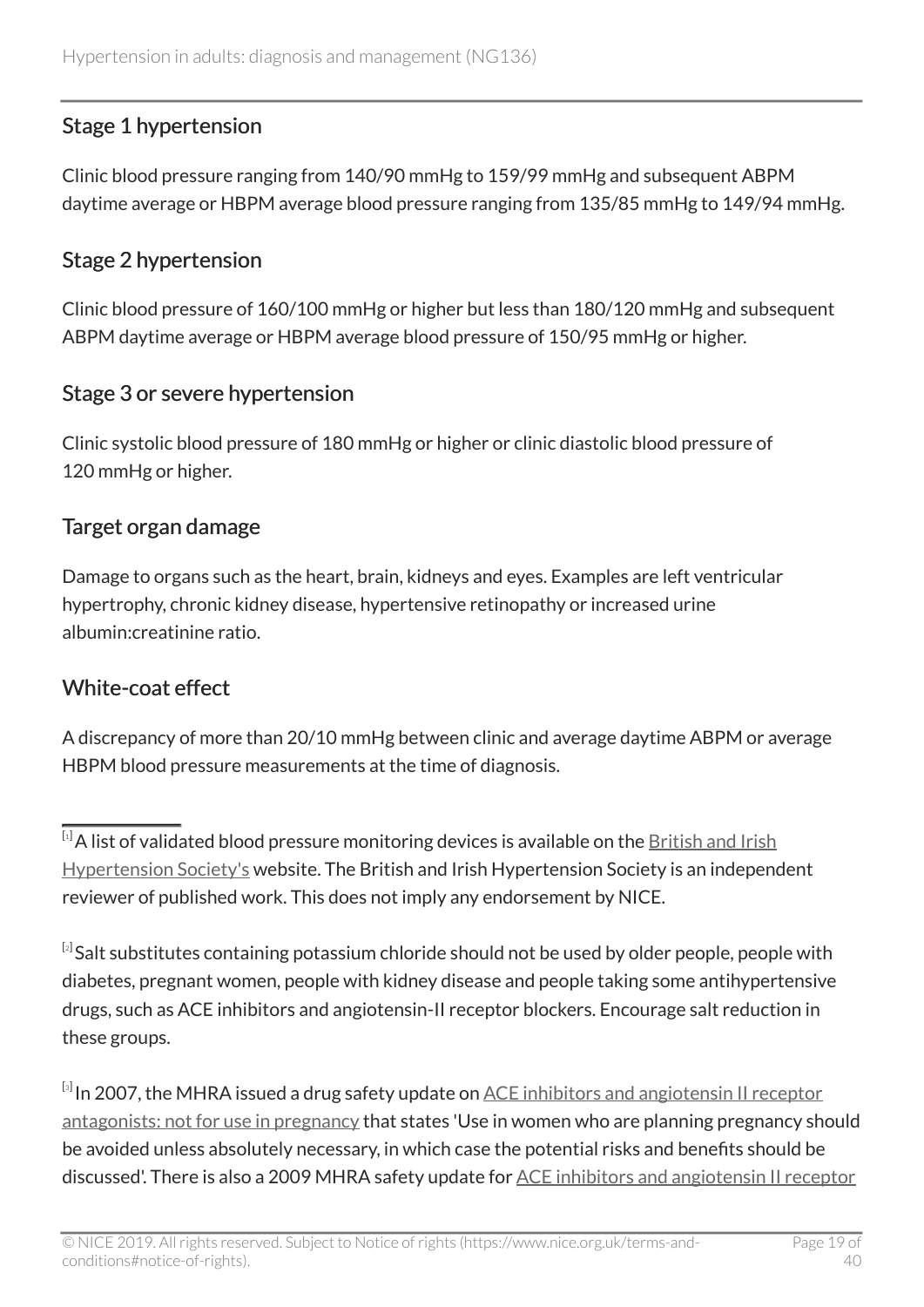[antagonists: use during breastfeeding](https://www.gov.uk/drug-safety-update/ace-inhibitors-and-angiotensin-ii-receptor-antagonists-recommendations-on-how-to-use-for-breastfeeding) and related [clarification: ACE inhibitors and angiotensin II](https://www.gov.uk/drug-safety-update/clarification-ace-inhibitors-and-angiotensin-ii-receptor-antagonists) [receptor antagonists.](https://www.gov.uk/drug-safety-update/clarification-ace-inhibitors-and-angiotensin-ii-receptor-antagonists)

<span id="page-19-0"></span>[[4](#page-15-0)] At the time of consultation (March 2019), not all preparations of spironolactone have a UK marketing authorisation for this indication. The prescriber should follow relevant professional guidance, taking full responsibility for the decision. Informed consent should be obtained and documented. See the General Medical Council's [Prescribing guidance: prescribing unlicensed](https://www.gmc-uk.org/ethical-guidance/ethical-guidance-for-doctors/prescribing-and-managing-medicines-and-devices/prescribing-unlicensed-medicines) [medicines](https://www.gmc-uk.org/ethical-guidance/ethical-guidance-for-doctors/prescribing-and-managing-medicines-and-devices/prescribing-unlicensed-medicines) for further information.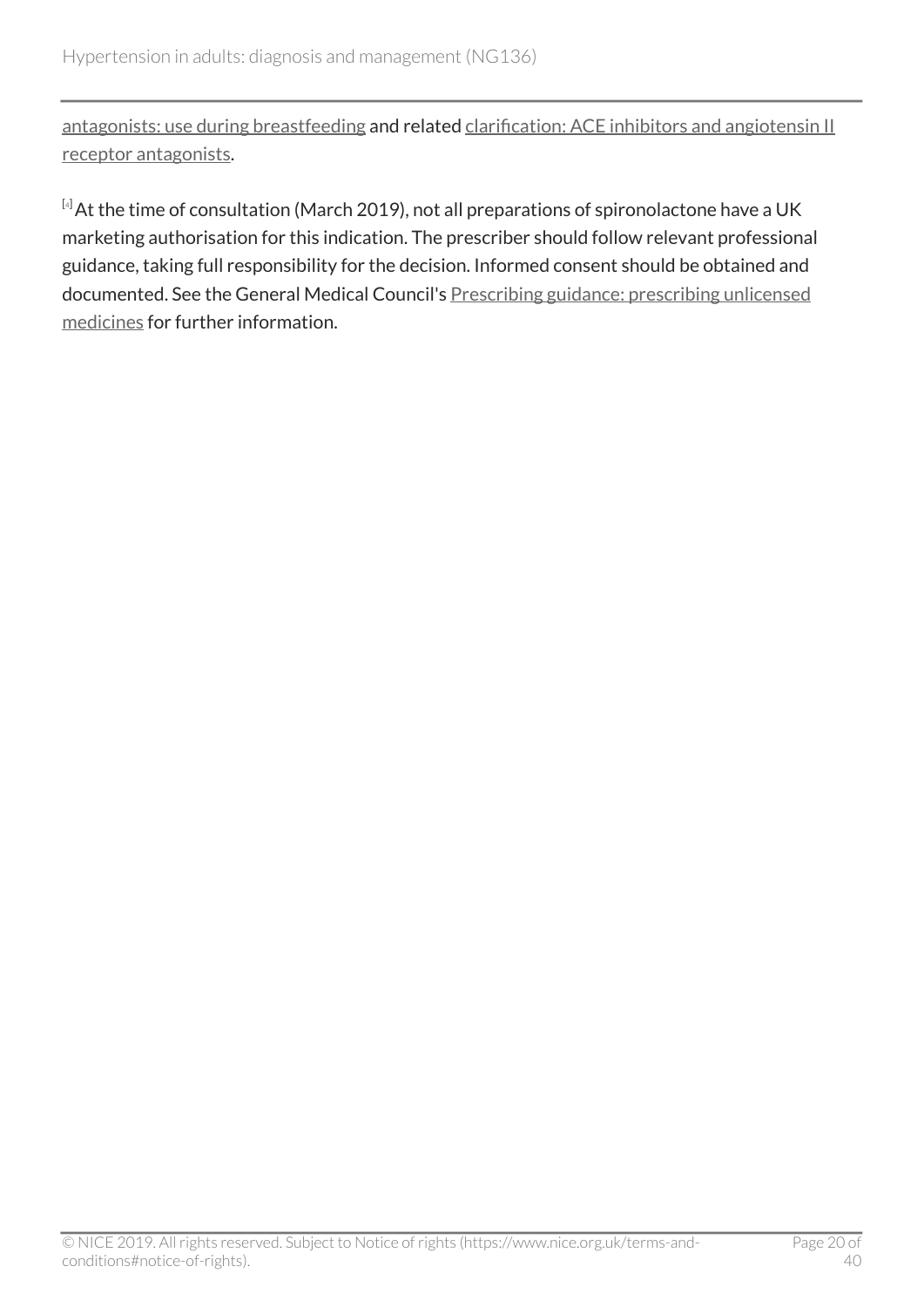# <span id="page-20-0"></span>Recommendations for research

The guideline committee has made the following recommendations for research.

As part of the 2019 update, the guideline committee retained the research recommendations on automated blood pressure monitoring for people with atrial fibrillation and thresholds for interventions in adults aged under 40 from the previous guideline. The committee made additional research recommendations on blood pressure targets for people aged over 80, step 1 treatment, relaxation therapies and accelerated hypertension.

### <span id="page-20-1"></span>*Key recommendations for research*

### <span id="page-20-3"></span>1 Automated blood pressure monitoring in people with atrial fibrillation

Which automated blood pressure monitors are suitable for people with hypertension and atrial fibrillation?

To find out why the committee made the research recommendation on automated blood pressure monitoring see [rationale and impact](#page-27-1).

### <span id="page-20-2"></span>2 Thresholds for interventions in adults aged under 40

In adults aged under 40 with hypertension (with or without type 2 diabetes), what are the appropriate risk and blood pressure thresholds for starting treatment?

To find out why the committee made the research recommendation on thresholds for interventions in adults aged under 40 see [rationale and impact.](#page-24-0)

### <span id="page-20-4"></span>3 Blood pressure targets for people aged over 80

What is the optimum blood pressure target for people aged over 80 with treated primary hypertension?

To find out why the committee made the research recommendation on blood pressure targets for people aged over 80 see [rationale and impact.](#page-28-0)

### <span id="page-20-5"></span>4 Step 1 treatment

Are there subgroups of people with hypertension who should start on dual therapy?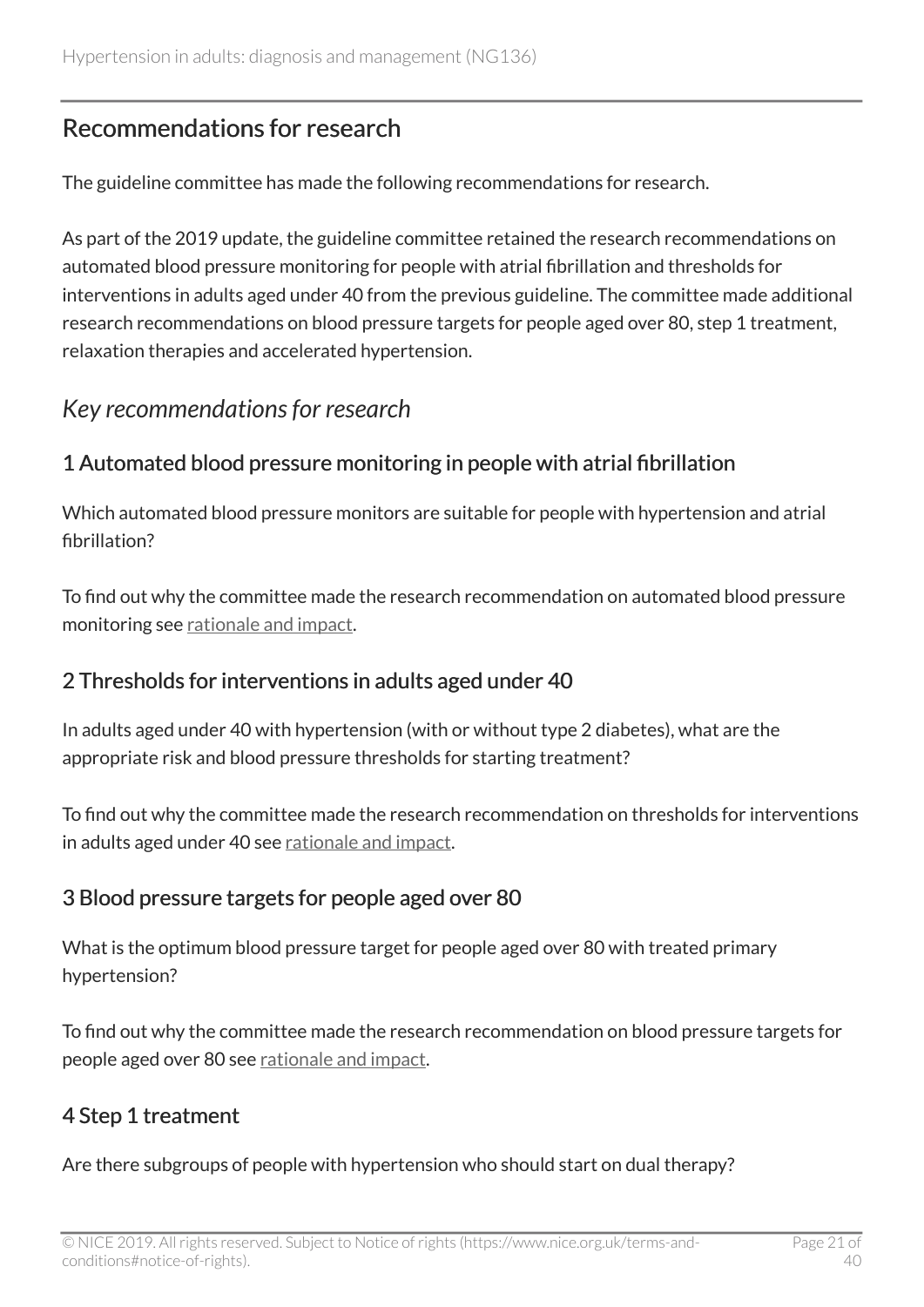To find out why the committee made the research recommendation on step 1 treatment see [rationale and impact.](#page-30-0)

### <span id="page-21-0"></span>5 Relaxation therapies

What is the clinical and cost effectiveness of relaxation therapies for managing primary hypertension in adults in terms of reducing cardiovascular events and improving quality of life?

To find out why the committee made the research recommendation on relaxation therapies see [rationale and impact.](#page-23-0)

### <span id="page-21-1"></span>6 Same-day hospital specialist assessment

Which people with extreme hypertension (220/120 mmHg or higher) or emergency symptoms should be referred for same-day hospital specialist assessment?

To find out why the committee made the research recommendation on accelerated hypertension see [rationale and impact.](#page-34-0)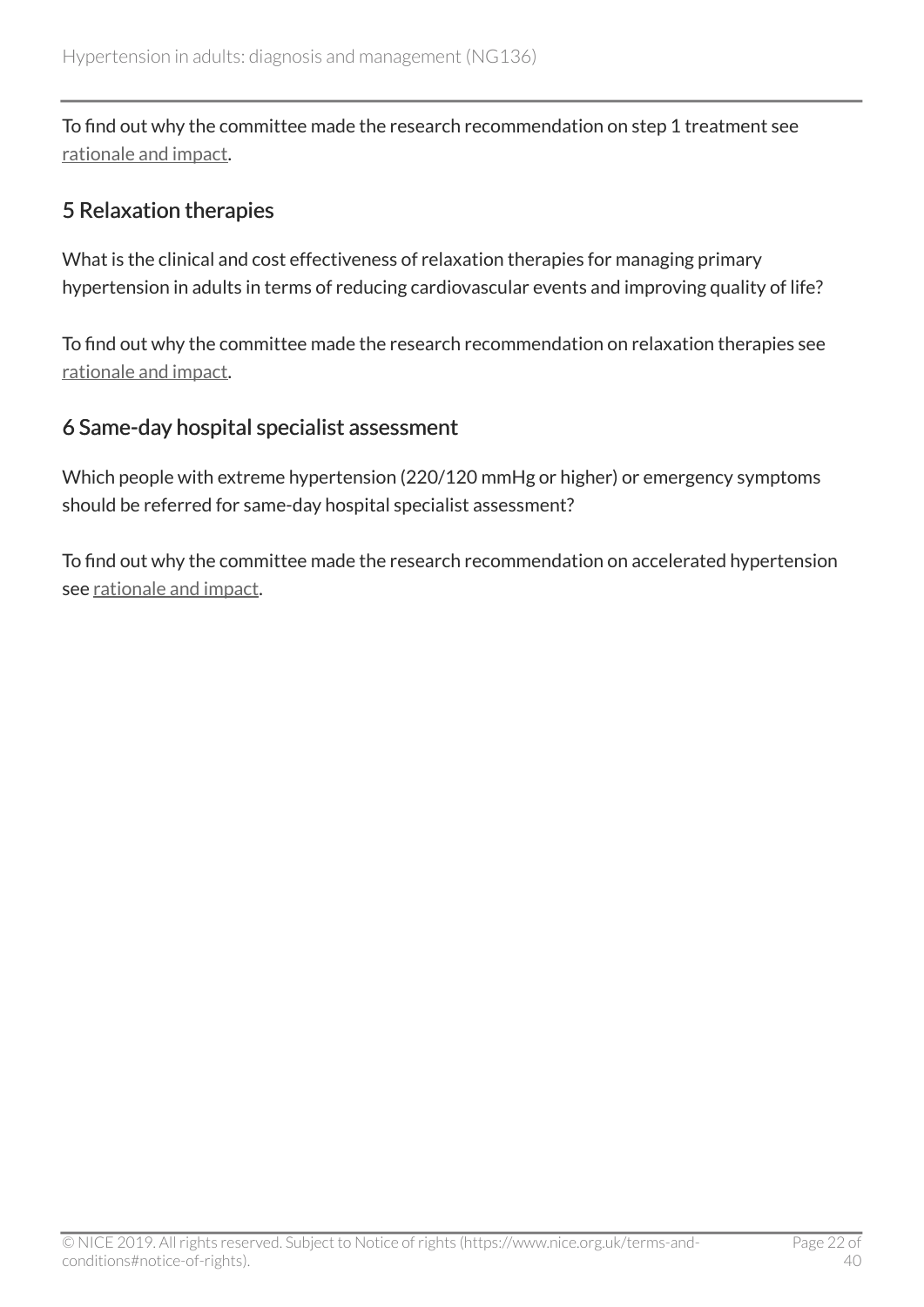# <span id="page-22-0"></span>Rationale and impact

These sections briefly explain why the committee made the recommendations and how they might affect practice. They link to details of the evidence and a full description of the committee's discussion.

### <span id="page-22-1"></span>*Diagnosing hypertension*

Recommendations [1.2.1 to 1.2.5 and 1.2.8](#page-5-0)

#### Why the committee made the recommendations

Overall, there was limited new evidence on the accuracy of different methods of measuring blood pressure. Most of the studies identified were small, and the populations and protocols for measurement varied making interpretation difficult. However, the committee agreed that it was important to focus on the evidence from these more recent studies (post-2000) because the evidence should reflect the current use of electronic sphygmomanometers, which have replaced mercury-based sphygmomanometers.

The evidence did not show that changing the current blood pressure thresholds for clinic measurement or home blood pressure monitoring (HBPM) would improve diagnostic accuracy compared with ambulatory blood pressure monitoring (ABPM), so the committee agreed the 2011 thresholds for diagnosis should be retained. The committee noted that these are in line with most international guidance.

Limited evidence suggested that clinic blood pressure measurement is less accurate than HBPM or ABPM when used to diagnose hypertension. The committee members acknowledged that these findings were in line with their clinical experience and agreed that clinic blood pressure measurement alone would not be an adequate method to diagnose hypertension.

The committee discussed repeat clinic blood pressure measurements when there is a difference in blood pressure between arms and noted that clinical practice varied. Based on their experience and knowledge, the committee members agreed that a cut-off of 15 mmHg would be more suitable than 20 mmHg, which was specified in the 2011 recommendations. This is in line with recent evidence that suggests a small difference in arm blood pressure is associated with an increased risk of cardiovascular events, possibly due to vascular damage.

ABPM correlates well with invasive blood pressure measurement and can identify both white-coat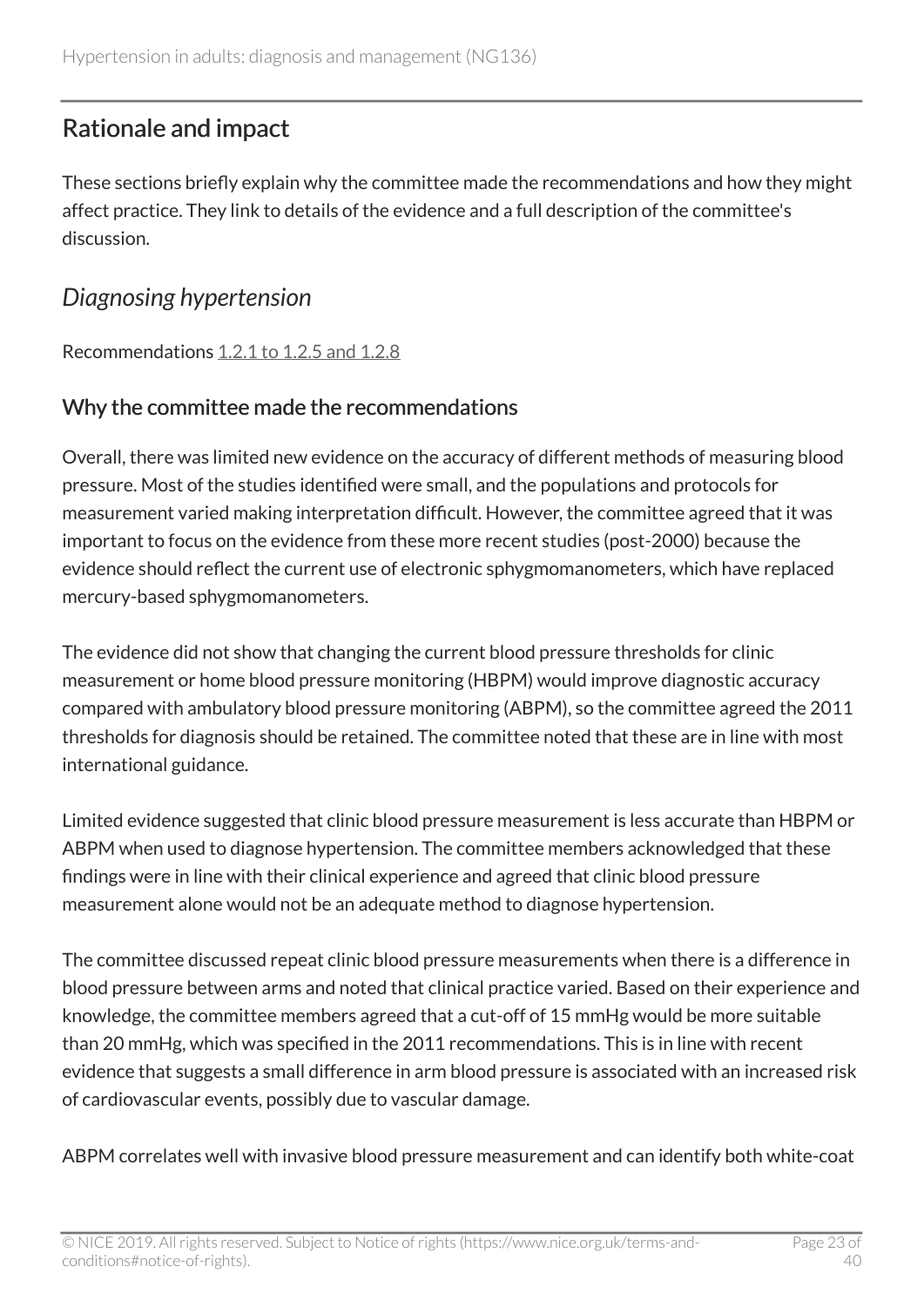and masked hypertension. Based on the evidence in the previous guideline and the committee's experience and knowledge, it was agreed that ABPM remains the gold standard for the accurate measurement of blood pressure in primary care. ABPM has therefore been retained as the preferred method for the diagnosis of hypertension. In addition, economic evidence obtained by updating the health economic model for the 2011 guideline confirmed that ABPM is still likely to be the most cost-effective method for diagnosis, even with the inclusion of new data for improved accuracy of home and clinic measurement.

The evidence showed that validated HBPM is an accurate method of diagnosing hypertension for people in sinus rhythm. The committee's experience in clinical practice supported this, and the committee agreed that it is a suitable alternative when ABPM is unsuitable or not tolerated. The committee noted that the British and Irish Hypertension Society maintains a list of validated blood pressure devices for home use.

The evidence did not suggest that there were any benefits of adding telemonitoring to HBPM. Therefore, the committee agreed that it could not make a recommendation on telemonitoring for the diagnosis of hypertension.

### How the recommendations might affect practice

The recommendations reinforce current good practice. However, the committee noted that implementation of the 2011 recommendations on ABPM has been challenging and that there is still variation in practice. A change in practice and additional resources and training will be needed in areas where there is currently no access to ABPM devices. However, ABPM was found to be the most cost-effective method of diagnosis, and it is anticipated that the long-term benefits of accurate diagnosis and treatment (such as avoiding over diagnosis and unnecessary treatment) will outweigh any initial costs.

Full details of the evidence and the committee's discussion are in [evidence review A: diagnosis](https://www.nice.org.uk/guidance/ng136/evidence/a-diagnosis-pdf-6896748206).

#### [Return to recommendations](#page-5-0)

# <span id="page-23-0"></span>*Relaxation therapies*

### Why the committee deleted the recommendation on relaxation therapies

The evidence on relaxation therapies was limited to a single small study. The study suggested some benefit in reducing angina and myocardial infarction, but it also suggested an increase in stroke. The committee agreed that the study was not adequate to assess the effectiveness of these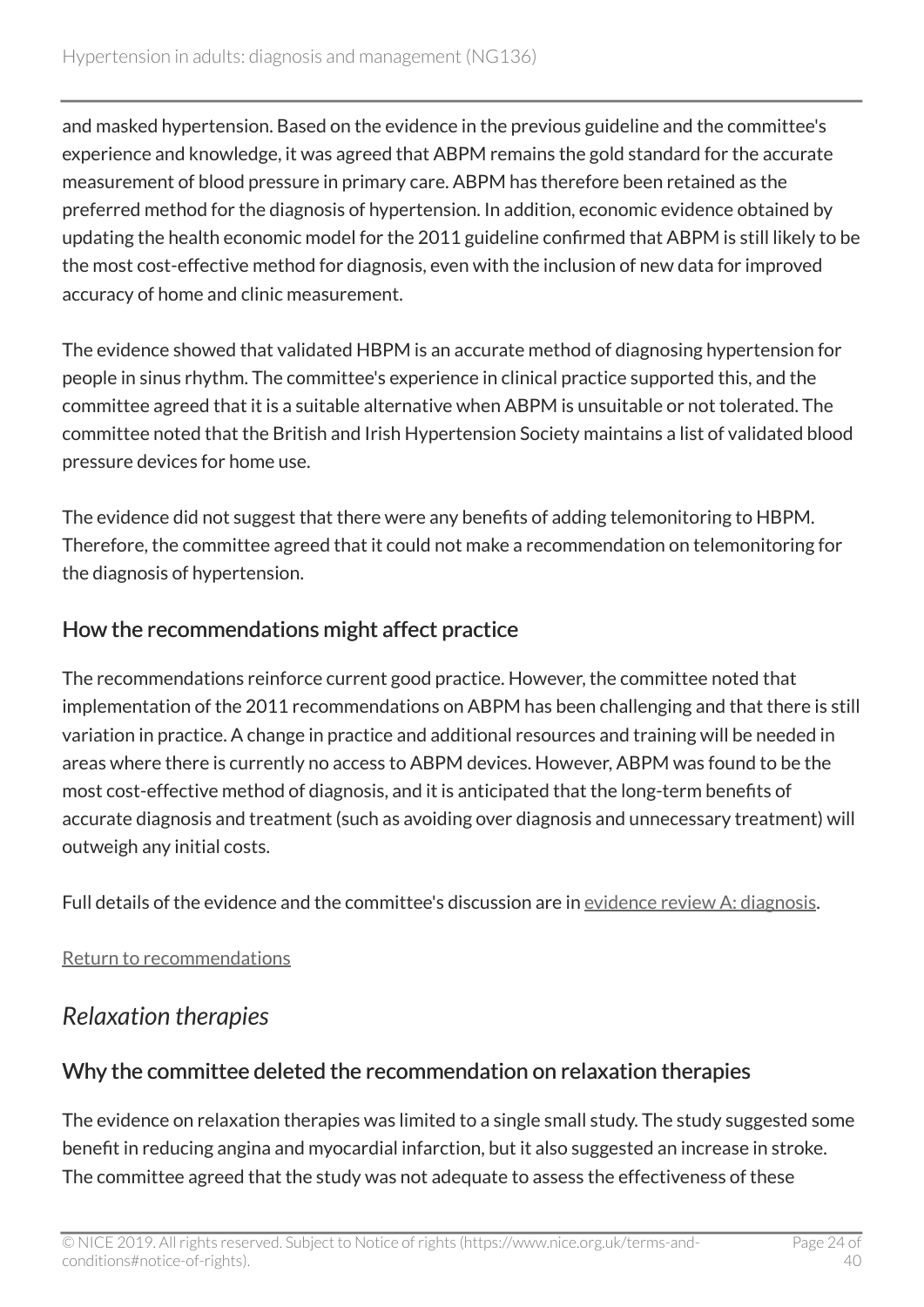therapies or to make a recommendation.

The 2011 guideline stated that relaxation therapies could reduce blood pressure, but it did not recommend their routine use in practice. The committee noted that this was based on evidence for reducing blood pressure only, and there was no evidence of a direct benefit to people with hypertension, such as improving quality of life or reducing cardiovascular events. The committee agreed there was insufficient evidence of benefit to recommend that people pursue this option themselves and agreed to remove this recommendation. It is not the intention of the committee to stop people from trying relaxation therapies if they wish to, but to make people aware that there is less evidence for benefit of this intervention compared with other lifestyle interventions or pharmacological treatment. The committee agreed that the clinical focus for non-pharmacological treatment of hypertension should be on encouraging people to make lifestyle changes, such as taking regular exercise and maintaining a healthy weight.

The committee agreed that further research would be useful to determine whether relaxation therapies are a clinically effective treatment for hypertension in terms of reducing cardiovascular events or improving quality of life (see [research recommendations](#page-21-0)). They also noted that a larger study would be needed to obtain meaningful results.

### How this might affect practice

Relaxation therapies were not recommended for routine use in the 2011 guideline, and they are not used in current practice for the management of primary hypertension in adults. The 2011 recommendation advised that people may try them as part of their treatment to reduce blood pressure, but committee consensus was that uptake has been low. Therefore, current practice will not be affected by the removal of the 2011 recommendation.

Full details of the evidence and the committee's discussion are in [evidence review H: relaxation](https://www.nice.org.uk/guidance/ng136/evidence/h-relaxation-therapies-pdf-6896748213) [therapies](https://www.nice.org.uk/guidance/ng136/evidence/h-relaxation-therapies-pdf-6896748213).

[Return to recommendations](#page-8-1)

<span id="page-24-0"></span>*Starting antihypertensive drug treatment*

Recommendations [1.4.9 to 1.4.14](#page-9-0)

### Why the committee made the recommendations

The evidence suggested that antihypertensive drug treatment was effective at reducing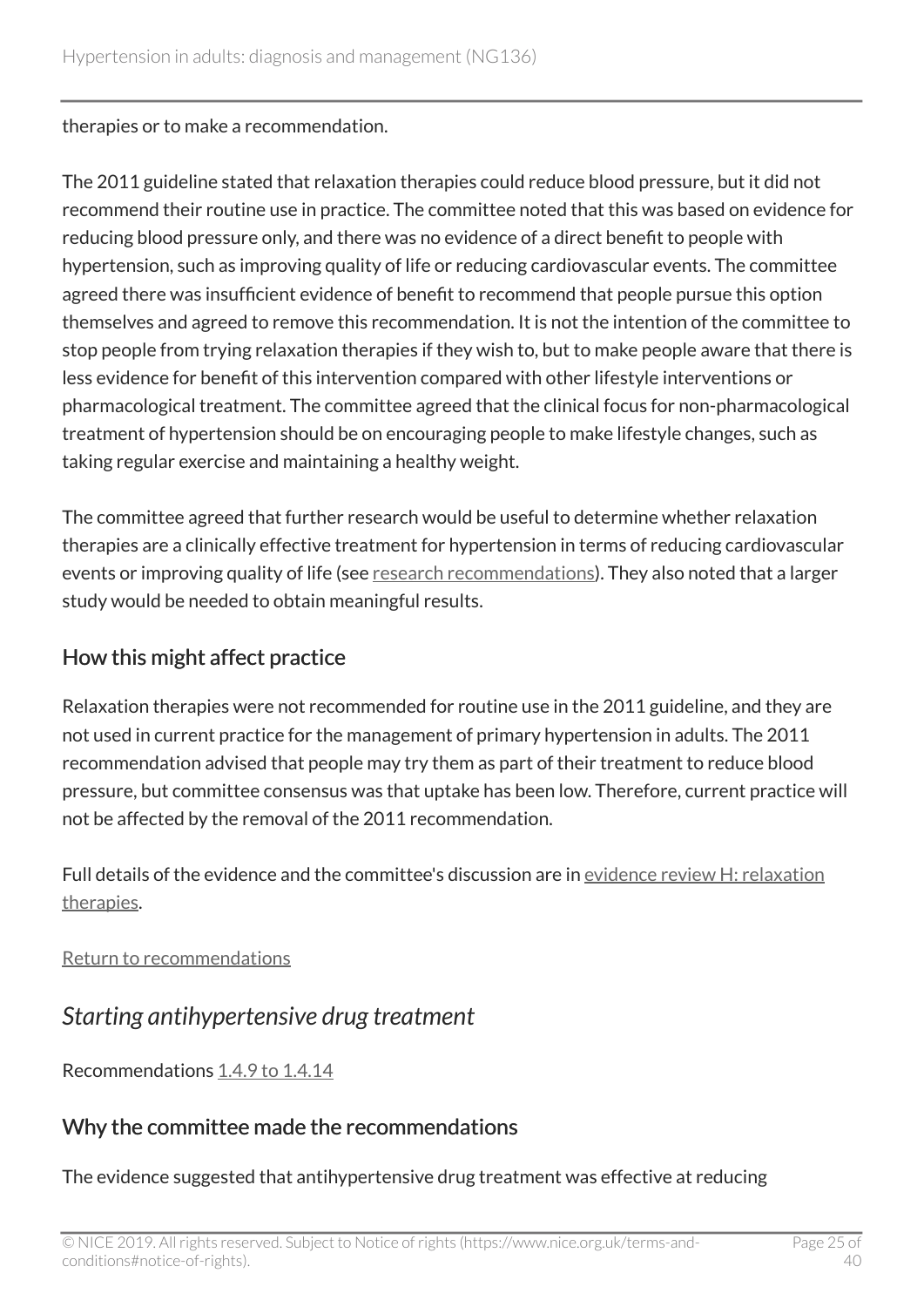cardiovascular events in people with a clinic blood pressure of 160/100 mmHg or more (stage 2 hypertension).

A large study also suggested there was benefit of treating people with stage 1 hypertension. However, other studies in people with a low cardiovascular risk did not identify a benefit of treatment, and the committee agreed that the benefit of treatment across different cardiovascular risk groups was uncertain. The evidence was used to develop an economic model to compare the cost effectiveness of antihypertensive treatment with no treatment in people with stage 1 hypertension at different levels of cardiovascular risk. For people aged 60, the model showed that treatment was cost effective at a 10-year cardiovascular risk level of 10%, but there was some uncertainty at around 5% risk. Further analysis showed that it was cost effective to offer antihypertensive treatment to people aged 40 and 50 with stage 1 hypertension at a 5% risk and aged 70 and 75 at a 10% or 15% risk. QRISK was specified as the risk tool because it is recommended by NICE for risk calculation and most likely to be used in practice.

Taking into account the evidence and the results of the model, the committee were confident that people under 80 with stage 1 hypertension and a cardiovascular risk above 10% should have a discussion with their healthcare professional about starting antihypertensive treatment, alongside lifestyle changes, and that this would be a clinically and cost-effective use of NHS resources. The committee also agreed that antihypertensive treatment should be considered for people under 60 with a risk below 10%, with the degree of uncertainty in treating people at low risk reflected in the strength of the recommendation.

The committee members were mindful of the additional population that would be affected by lowering the threshold and aware that the decision to start drug treatment would depend on the person's preferences and their individual risk of cardiovascular disease. The recommendations highlight the importance of discussing the person's preferences for treatment and encouraging lifestyle changes.

Some studies investigated the benefits of treating hypertension in people with lower cardiovascular risk or people with blood pressure below 140/90 mmHg. However, some of these studies were not directly relevant because they included a high proportion of participants with chronic kidney disease and previous cardiovascular events. For this reason, several studies could not be used to inform the recommendations. For details of these studies see [evidence review C:](https://www.nice.org.uk/guidance/ng136/evidence/c-initiating-treatment-pdf-6896748208) [initiating treatment.](https://www.nice.org.uk/guidance/ng136/evidence/c-initiating-treatment-pdf-6896748208)

The committee discussed the lack of evidence to inform a threshold for starting treatment in people aged under 40. It was agreed that this is an important area for future research and the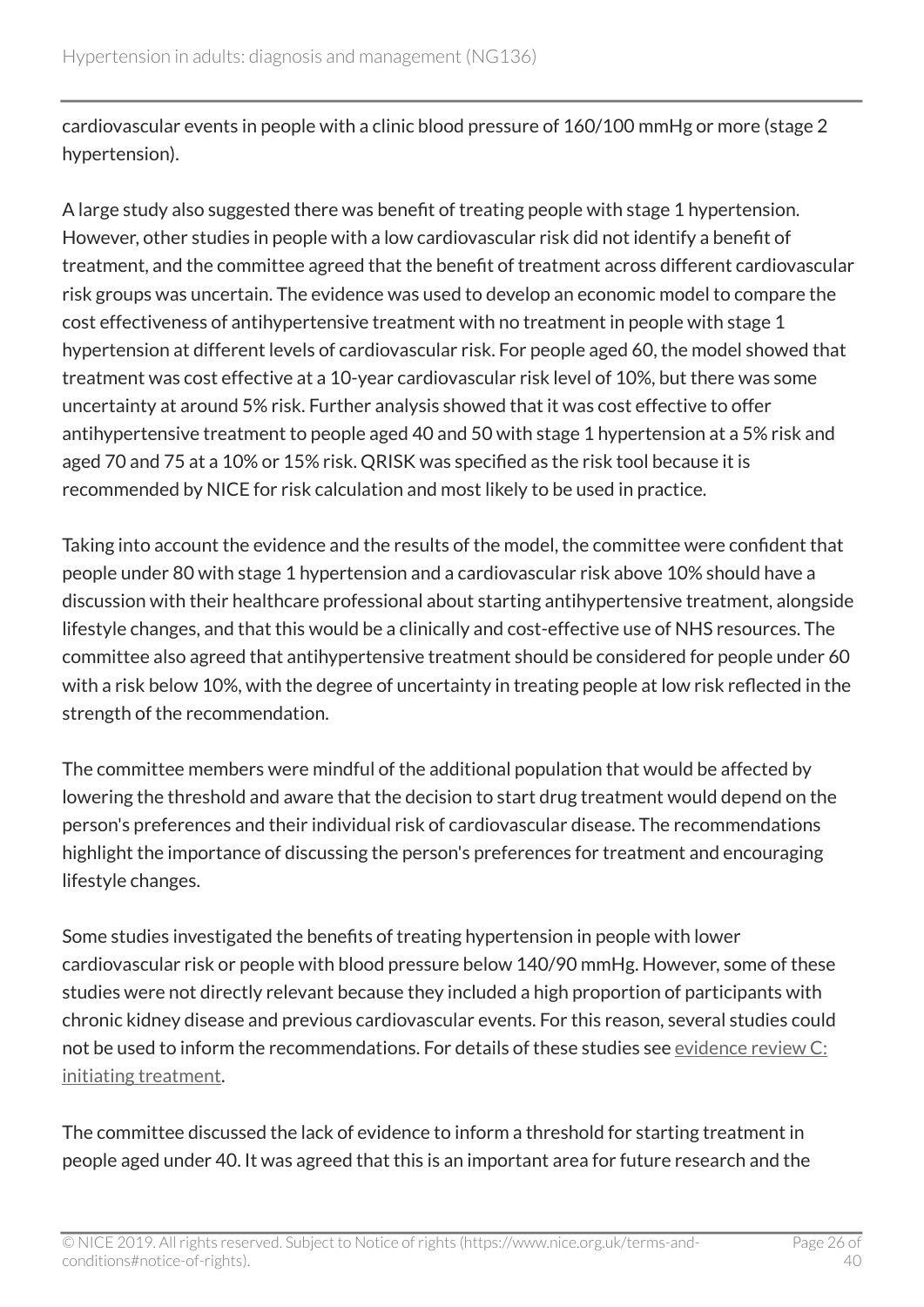[research](#page-20-2) recommendation was carried forward from the previous guideline (see research [recommendations\)](#page-20-2).

The committee agreed that there was no evidence to suggest that thresholds for starting treatment should be different in people with type 2 diabetes. The previous recommendations for people with type 2 diabetes (in NICE's guideline on type [2 diabetes in adults\)](https://www.nice.org.uk/guidance/ng28) suggested starting antihypertensive drug treatment if lifestyle interventions alone did not reduce blood pressure to below 140/80 mmHg or 130/80 mmHg in the presence of kidney, cerebrovascular or eye disease. However, this was based on evidence from 2 small studies in which the participants did not have hypertension. Further evidence for lower treatment thresholds in people with type 2 diabetes was limited within this review, with the committee aware of some evidence to suggest that lower blood pressure thresholds did not reduce the rate of cardiovascular events in people without additional risk factors. The committee therefore agreed that there was insufficient evidence to recommend a different threshold for starting treatment for this subgroup.

There was no evidence identified on thresholds for people aged over 80, and no prior recommendation for this age group with hypertension below stage 2, therefore the committee agreed that the threshold for starting treatment in people aged over 80 should be consistent with the target for treatment in this population (150/90 mmHg or lower).

The committee discussed the additional risks of starting treatment in older people, particularly those who are frail or have multiple comorbidities. Based on their expertise and experience, they agreed that the use of clinical judgement should be highlighted in decision making for people with frailty or multimorbidity, and that it should apply to people of any age. The committee agreed that a number of factors should be considered when discussing treatment options in this group and noted that healthcare professionals should refer to NICE's guideline on [multimorbidity](https://www.nice.org.uk/guidance/ng56) for further advice.

### How the recommendations might affect practice

The recommendations will have a significant impact on practice because more people will now be eligible for treatment. It is difficult to predict the extent of the impact because there is variability in how the 2011 recommendation with a threshold of 20% is being implemented in practice. However, it is believed, based on some recently published UK data, that potentially around 50% of people with stage 1 hypertension and risk below 20% are already being treated with antihypertensive drugs [\(Sheppard et al](https://bmjopen.bmj.com/content/8/9/e021827). 2018).

People with stage 1 hypertension should already be monitored every year, but reducing the threshold will increase the number of people being prescribed antihypertensive drugs and increase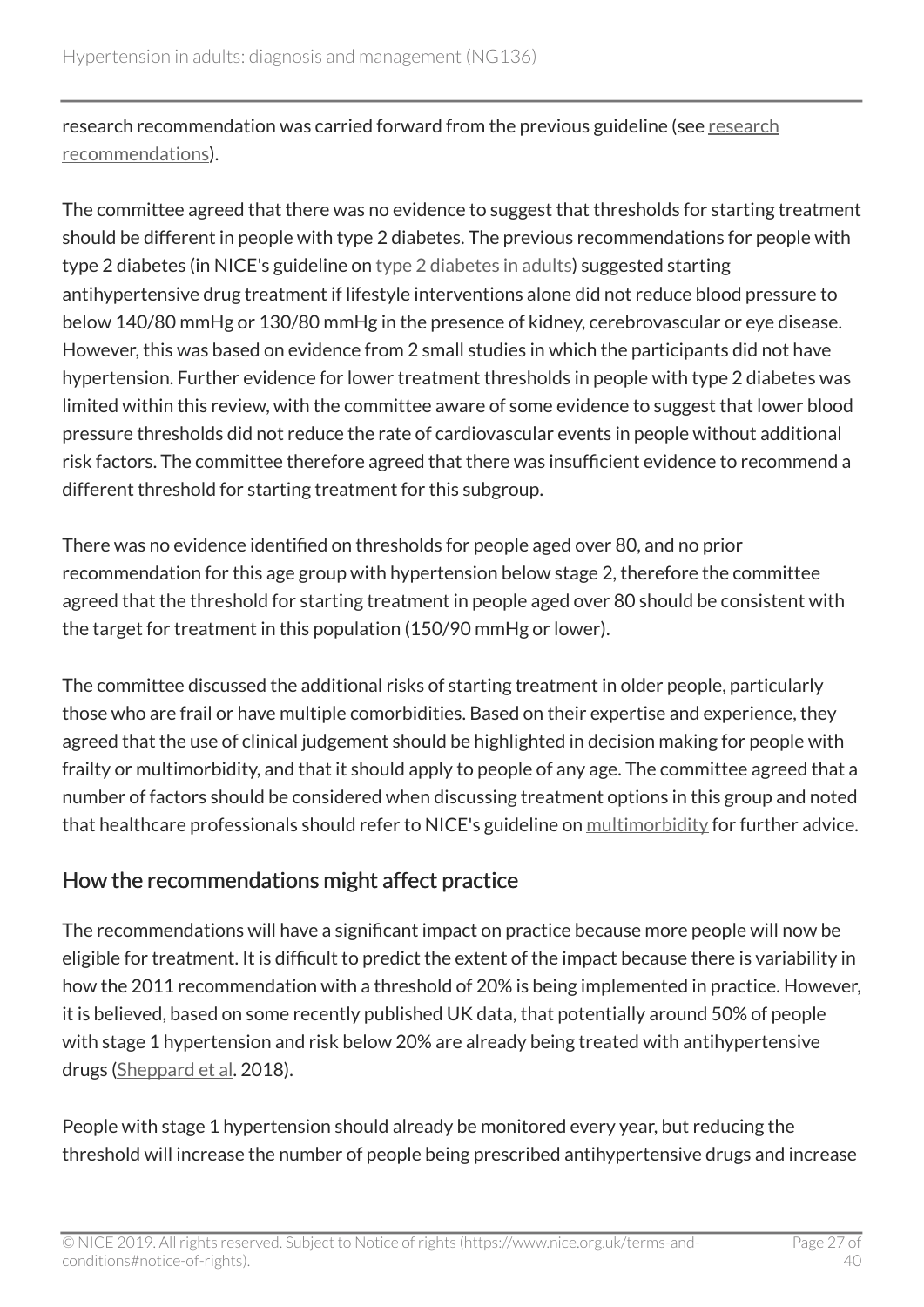staff time and consultations involved in starting and monitoring their drug treatment. However, there will be a reduction in cardiovascular events resulting in savings, although it is acknowledged that the costs and savings may fall in different sectors of the NHS.

Full details of the evidence and the committee's discussion are in [evidence review C: initiating](https://www.nice.org.uk/guidance/ng136/evidence/c-initiating-treatment-pdf-6896748208) [treatment](https://www.nice.org.uk/guidance/ng136/evidence/c-initiating-treatment-pdf-6896748208).

#### [Return to recommendations](#page-9-0)

### <span id="page-27-0"></span>*Monitoring treatment and blood pressure targets*

Recommendations [1.4.15 to 1.4.22](#page-10-0)

### <span id="page-27-1"></span>Monitoring treatment

#### *Why the committee made the recommendations*

The committee agreed that there was not enough evidence to strongly recommend HBPM for monitoring treatment in adults with hypertension. The evidence on monitoring was limited, with relatively small studies comparing different combinations of HBPM (with or without telemonitoring and with or without pharmacist input), pharmacy monitoring and clinic monitoring. It suggested that people had improved blood pressure control with HBPM with telemonitoring, with or without pharmacy input, compared with clinic monitoring, and the greatest blood pressure reduction was achieved with pharmacist input. However, the evidence was insufficient for the committee to make a recommendation.

The committee decided to retain the 2011 recommendation on using clinic blood pressure, but also agreed that the updated guideline should support home monitoring for people who wish to use it. The committee discussed the importance of patient choice and agreed that home monitoring should be an option, if it is suitable and the person is willing and motivated to use it. HBPM is already widely used in practice, especially for people with a white-coat effect. The committee agreed this would be reflected in the recommendation supported by the evidence and consensus opinion. Based on their experience, the committee agreed that training and advice would be needed for people using HBPM to ensure that people take measurements correctly and know when to contact their healthcare professional if they are not achieving their target blood pressure.

The 2011 guideline included a recommendation for further research for the best method of monitoring hypertension in people with atrial fibrillation. No evidence was identified in the updated reviews to inform recommendations for this group and therefore the committee agreed that this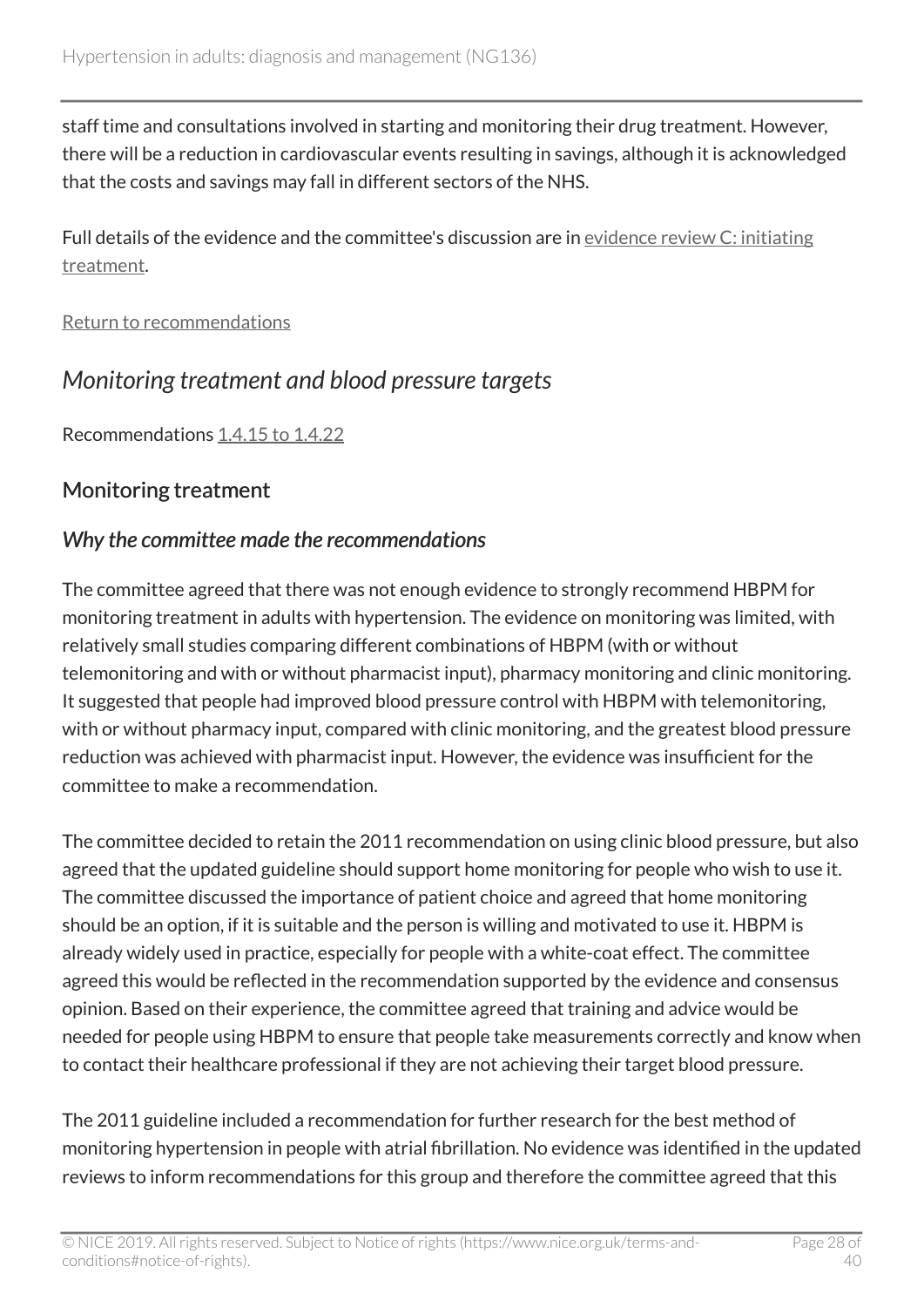research recommendation should be retained to inform future updates of the guideline (see [research recommendations](#page-20-3)).

The committee agreed they could not make a recommendation on telemonitoring because the evidence was not sufficient to show a clear benefit and the studies were inconsistent in the telemonitoring methods used.

#### *How the recommendations might affect practice*

The recommendations reflect current practice, so there should be no change in practice. They will encourage appropriate and suitable training to be given so that both people with hypertension and their healthcare professionals are confident that blood pressure is being measured properly using home monitoring devices.

Full details of the evidence and the committee's discussion are in [evidence review B: monitoring the](https://www.nice.org.uk/guidance/ng136/evidence/b-monitoring-pdf-6896748207) [response to treatment](https://www.nice.org.uk/guidance/ng136/evidence/b-monitoring-pdf-6896748207).

[Return to recommendations](#page-10-0)

### <span id="page-28-0"></span>Blood pressure targets

### *Why the committee made the recommendations*

No evidence was identified to determine whether cardiovascular risk or blood pressure targets should be used. The committee agreed that in the absence of evidence the focus should be on blood pressure targets, based on their expertise and experience of current practice.

The evidence for blood pressure targets showed that there were both benefits and harms associated with a lower clinic systolic blood pressure target of 120 mmHg compared with 140 mmHg in people with primary hypertension without type 2 diabetes. Although the evidence suggested some benefit in reducing mortality and cardiovascular events, the lower blood pressure target was associated with a greater risk of harms, such as injury from falls and acute kidney injury. The committee agreed that the long-term implications of these adverse events were unclear and that further research is needed.

This evidence came from the SPRINT trial, which was a large study undertaken in the US. The committee discussed concerns about the population included in the study and the applicability to UK practice of the methods used. The study used automated blood pressure devices with a time delay and an isolated rest period, which is not common practice in the UK. The committee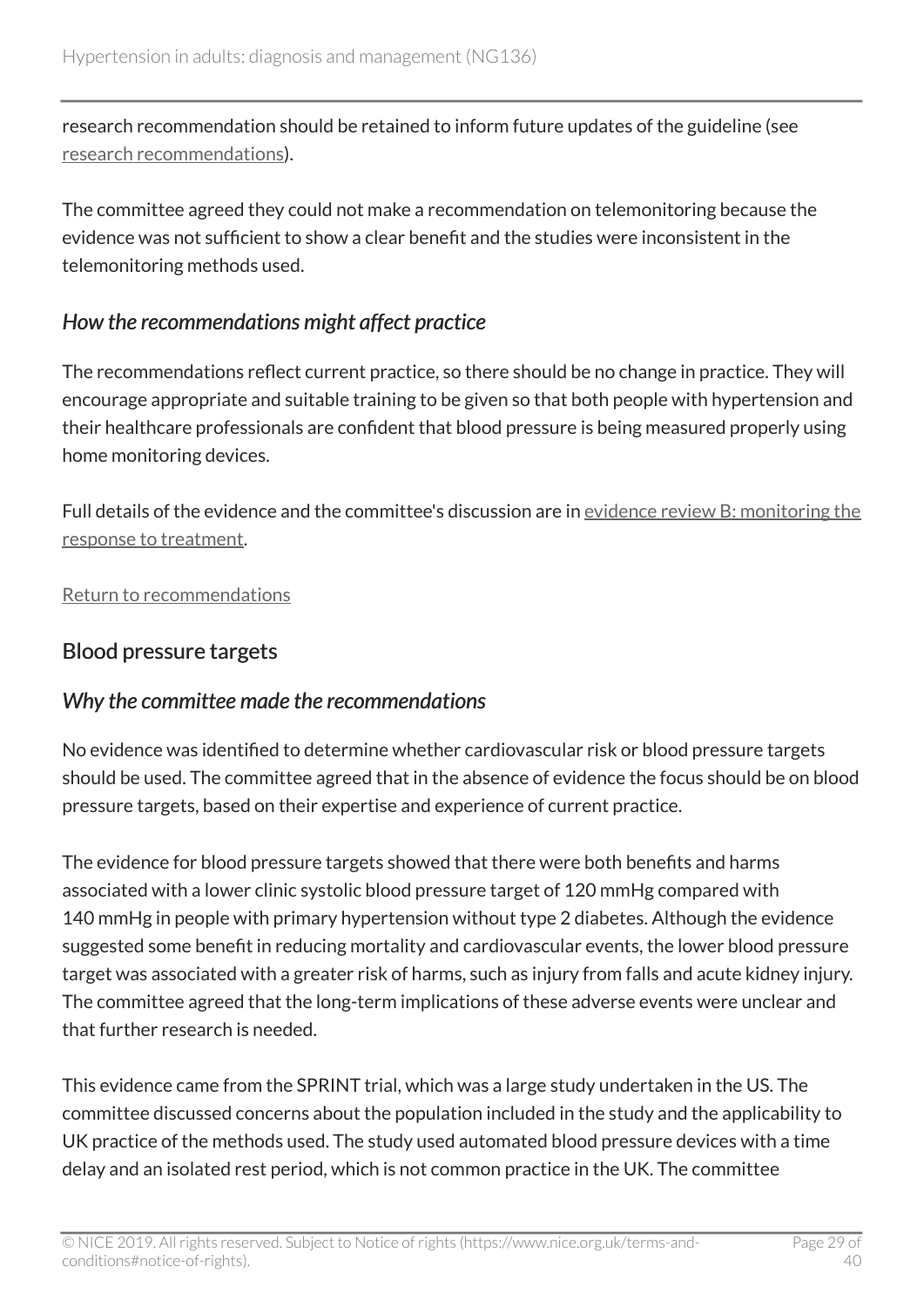considered that the use of these devices would lead to lower blood pressure readings than in routine UK clinical practice. They also had concerns that some medicines were stopped when blood pressure targets were achieved, which may have had an impact on the results. The committee also discussed concerns about applicability of the population, for example, the participants had high cardiovascular risk levels including many with pre-existing cardiovascular disease or renal impairment and were already receiving treatment before the study started. These concerns made the evidence difficult to interpret and use to inform the recommendations. Further details of the committee's discussion of this study is included in [evidence review D: targets.](https://www.nice.org.uk/guidance/ng136/evidence/d-targets-pdf-6896748209)

Evidence from a smaller study also showed some benefit of lowering clinic systolic blood pressure targets to 130 mmHg. However, the committee noted that the study was based on people already receiving treatment and that it lacked information on adverse events.

The committee agreed that there was no evidence to suggest that blood pressure targets should be different in people with type 2 diabetes. Evidence for lower targets in people with type 2 diabetes was also limited, with some evidence to suggest that lower blood pressure targets did not reduce the rate of cardiovascular events. Previous recommendations for people with type 2 diabetes (in NICE's guideline on type [2 diabetes in adults\)](https://www.nice.org.uk/guidance/ng28) suggested a blood pressure target below 130/ 80 mmHg in the presence of target organ damage such as kidney, cerebrovascular or eye disease. The committee noted that the evidence behind this recommendation was based on 2 small studies in people without hypertension. They also had concerns about the relevance of the study design. The committee were also aware of trial data showing less benefit in populations with type 2 diabetes with fewer additional risk factors. The committee therefore agreed that there was insufficient evidence to recommend a different blood pressure target for this subgroup. It was noted that people with later-stage chronic kidney disease are covered by other NICE guidelines.

Overall, the committee agreed that the evidence was unclear and insufficient to determine whether a lower target would be beneficial and whether it would outweigh the associated harms. Therefore, the 2011 clinic blood pressure target of 140/90 mmHg for adults under 80 years was retained and applies to people with or without type 2 diabetes. The corresponding HBPM and ABPM targets were also retained at 135/85 mmHg. The recommendations emphasise the importance of achieving and maintaining a level consistently below the person's blood pressure target, whether this target be based on clinic, HBPM or ABPM.

Based on their experience, the committee members felt that people with postural hypotension are at risk of adverse events if a sitting or lying blood pressure is used for monitoring, because this measurement would overestimate daytime blood pressure and result in overtreatment. For example, a patient with a sitting systolic blood pressure of 140 mmHg might have a much lower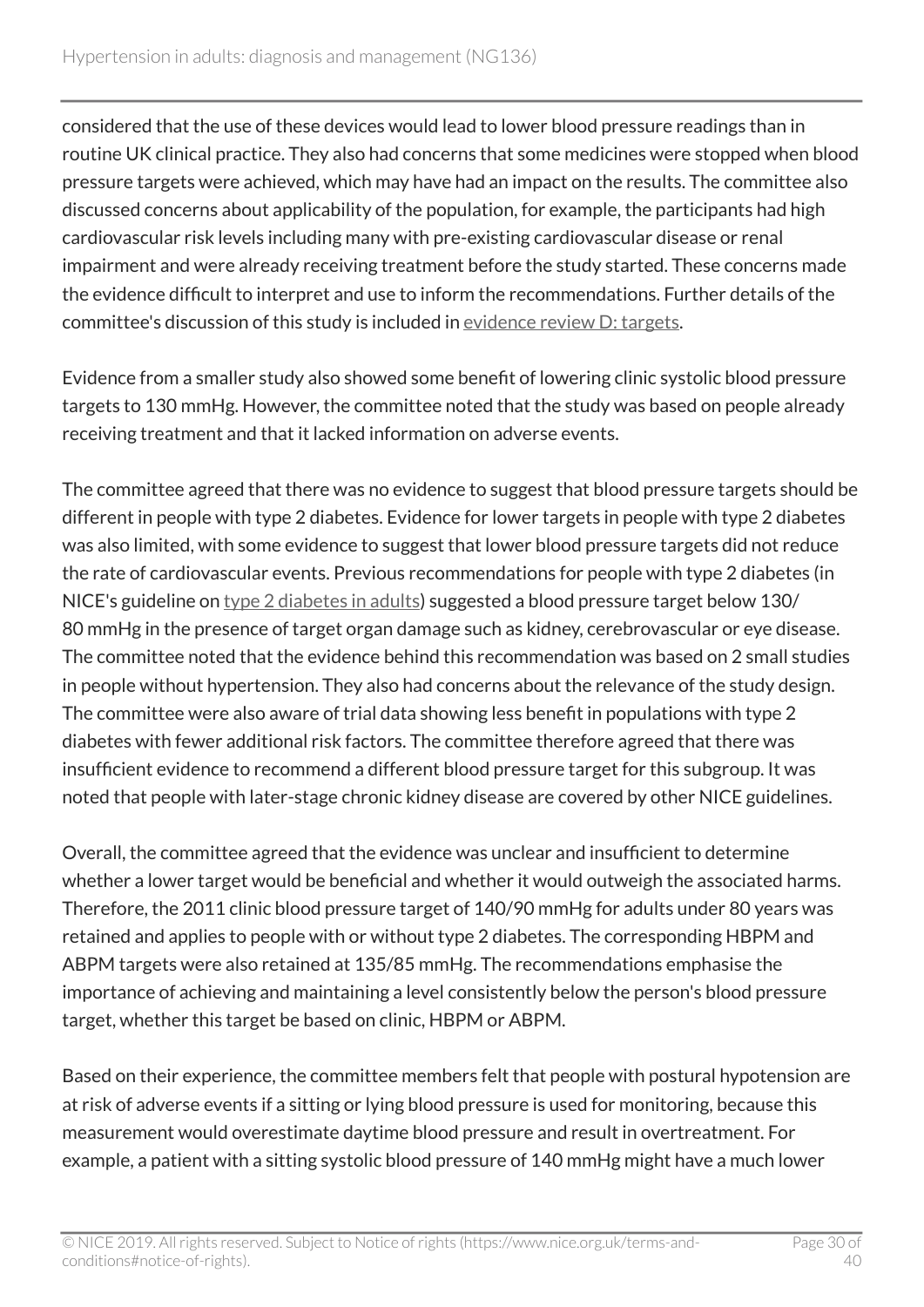blood pressure when standing and be at an increased risk of falls if treated based on their sitting blood pressure. The committee decided to recommend that 3 groups who are at risk of postural hypotension (people over 80 years, with type 2 diabetes and with symptoms of postural hypotension) should have their standing blood pressure measured, and their treatment modified accordingly if they have postural hypotension. The standing blood pressure should be used for future monitoring.

The committee noted that there was a lack of evidence for blood pressure targets in people aged over 80 years. Based on their experience the committee members agreed to retain the recommendation from the 2011 guideline, which was based on the only large, outcome-based randomised controlled trial in this age group. The committee also agreed that different blood pressure targets might be needed for people who are frail or have other conditions because they may have an increased risk of adverse events and less to gain from the long-term benefits of stricter targets. The committee decided it was not possible to define a blood pressure target for all possible clinical scenarios, and so recommended that clinical judgement should be used to agree an achievable target for each individual after a discussion about the possible risks and benefits. The committee agreed that further research in this area would be helpful and developed a [research](#page-20-4) [recommendation](#page-20-4) to inform future guidance for older people.

#### How the recommendations might affect practice

The recommendations should reinforce current good practice. However, the new recommendations place more emphasis on maintaining blood pressure consistently below the blood pressure targets. As a result this could lead to a higher use of antihypertensive drugs and an increase in consultations to maintain target blood pressure. For people with type 2 diabetes and target organ damage (not covered by other guidelines), the slightly higher target blood pressure compared to that recommended previously may reduce adverse events and may lead to fewer appointments and reduced drug use.

Full details of the evidence and the committee's discussion are in [evidence review D: targets.](https://www.nice.org.uk/guidance/ng136/evidence/d-targets-pdf-6896748209)

[Return to recommendations](#page-10-0)

### <span id="page-30-0"></span>*Step 1 treatment*

Recommendations [1.4.29 to 1.4.37](#page-13-0)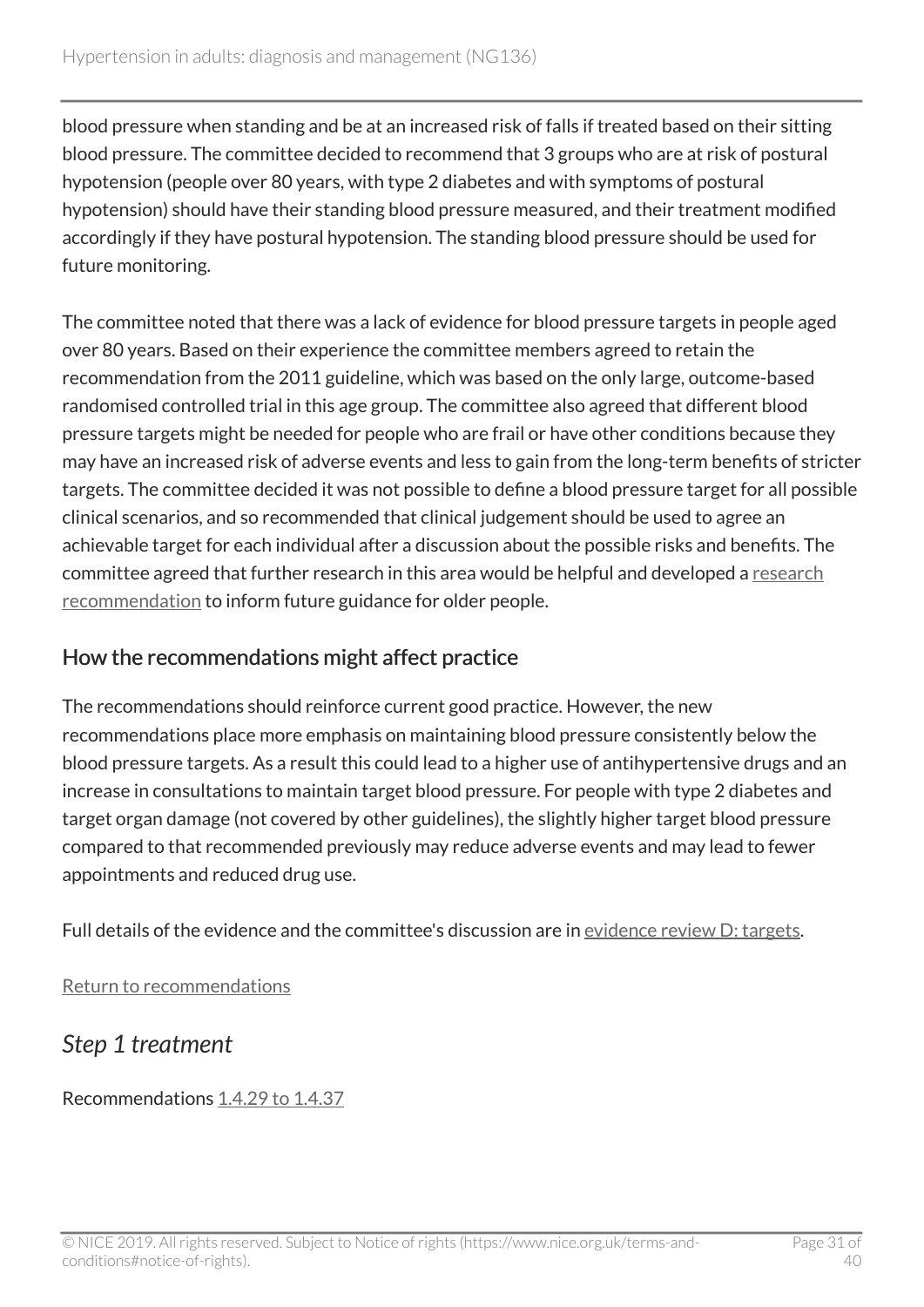#### Why the committee made the recommendations

The committee reviewed the evidence for starting treatment for primary hypertension with a single antihypertensive medicine compared with starting with 2 antihypertensive medicines at once (dual therapy). Additionally, the committee reviewed the evidence on whether specific subgroups of people with hypertension might benefit from starting on dual therapy, for example people with type 2 diabetes, older people, or those of particular family origins.

Some limited evidence from a single study showed that initial dual therapy may reduce cardiovascular events in people with hypertension and type 2 diabetes, but the committee members were disappointed that more comprehensive data were not available. The committee discussed the benefits of optimising treatment for hypertension early and agreed that this can substantially improve quality of life. However, there was not enough evidence to determine confidently the benefits or harms of starting treatment with dual therapy. In response to the lack of available evidence, the committee developed a [research recommendation](#page-20-5) to determine if particular subgroups would benefit from starting dual therapy, to inform future guidance.

In the absence of compelling new evidence on step 1 dual therapy, the committee agreed that the previous recommendations for step 1 treatment should be retained (with minor changes for clarity), because they were based on robust clinical and cost-effectiveness evidence. One exception to this was the 2006 recommendation for considering beta-blockers in certain groups of younger people. The committee discussed this recommendation and agreed that beta-blockers are rarely used as step 1 antihypertensive treatment in current practice and there is no established relationship between beta-blocker use in primary hypertension and a reduction in cardiovascular events. For these reasons, the committee decided that the recommendation should not be retained. The committee noted that this is consistent with most international guidelines.

This update of the guideline also updates and replaces the section on blood pressure management from NICE's guideline on type [2 diabetes in adults](https://www.nice.org.uk/guidance/ng28). That guideline recommended that adults with type 2 diabetes of any age should start on an angiotensin converting enzyme (ACE) inhibitor as step 1 treatment (except women with a possibility of becoming pregnant and people of black African or African–Caribbean family origin). The committee discussed the evidence for this and agreed that it was sufficient to support and retain this recommendation. The committee agreed it should be broadened to include the choice of an ACE inhibitor or an angiotensin-2 receptor blocker (ARB; also referred to as A-type drugs), because they are now cost equivalent, and the committee also agreed they are clinically equivalent.

For people of black African or African–Caribbean family origin with type 2 diabetes, the previous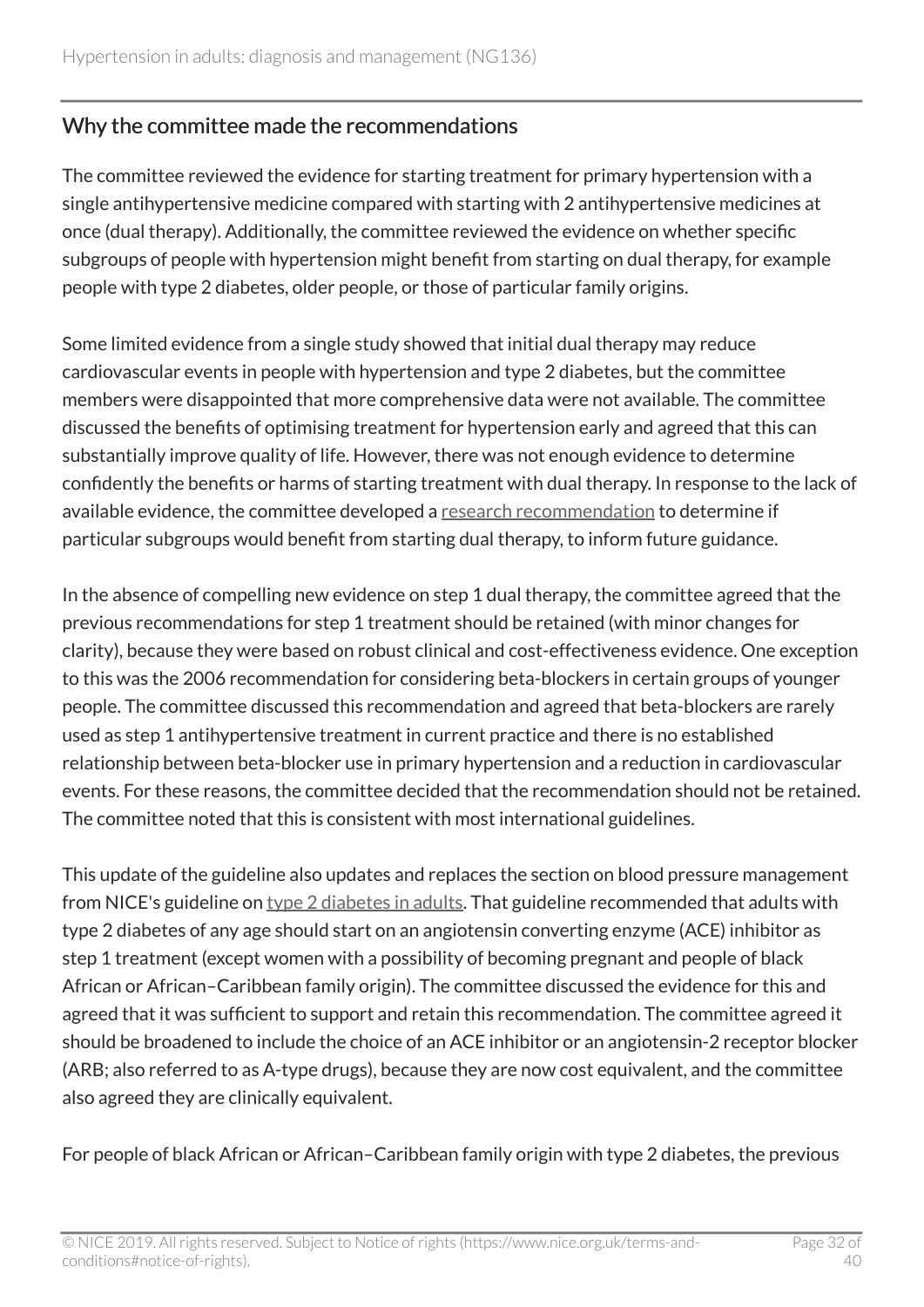recommendation was to offer step 1 dual therapy with an ACE inhibitor and either a diuretic (Dtype drug) or a calcium channel blocker (CCB; C-type drug). However, these recommendations were based on monotherapy studies and when the committee looked at this evidence alongside the new dual therapy evidence review, they concluded that it was insufficient to recommend starting dual therapy in any subgroup of people with type 2 diabetes. The committee noted that people with type 2 diabetes who are older or are of black African or African–Caribbean family origin may not achieve their target blood pressure on ACE inhibitor or ARB monotherapy and may need to start step 2 drug therapy in the short term.

### How the recommendations might affect practice

Overall, the recommendations for step 1 treatment reflect current practice for people who do not have type 2 diabetes. For people of black African or African–Caribbean family origin who have type 2 diabetes, the recommendation to start antihypertensive monotherapy rather than dual therapy may result in an extra clinical appointment if the dose needs to be adjusted. However, it may also reduce potential harms from initial overtreatment of blood pressure.

Full details of the evidence and the committee's discussion are in [evidence review E: step](https://www.nice.org.uk/guidance/ng136/evidence/e-step-1-treatment-pdf-6896748210) 1 [treatment](https://www.nice.org.uk/guidance/ng136/evidence/e-step-1-treatment-pdf-6896748210).

[Return to recommendations](#page-13-0)

# <span id="page-32-0"></span>*Step 2 and 3 treatment*

Recommendations [1.4.38 to 1.4.42](#page-14-0)

### Why the committee made the recommendations

No evidence for step 2 or step 3 treatment was identified that was relevant to determining the best sequence for step 2 and step 3 antihypertensive treatment. Some of the studies available on drug treatments for hypertension were not included in this review because they were designed to inform step 1 treatment. Others did not reflect UK clinical practice. For details of these studies see [evidence review F: step](https://www.nice.org.uk/guidance/ng136/evidence/f-step-2-and-step-3-treatment-pdf-6896748211) 2 and step 3 treatment.

Based on evidence from the previous version of the guideline and their clinical expertise, the committee members agreed to retain the same choice of drugs from the 2011 guideline, which reflect current best practice. The committee agreed that, in the absence of evidence of which treatment(s) are most effective for step 2 or step 3, the recommendation should be to offer any of these treatments based on an individualised approach informed by risks and benefits of each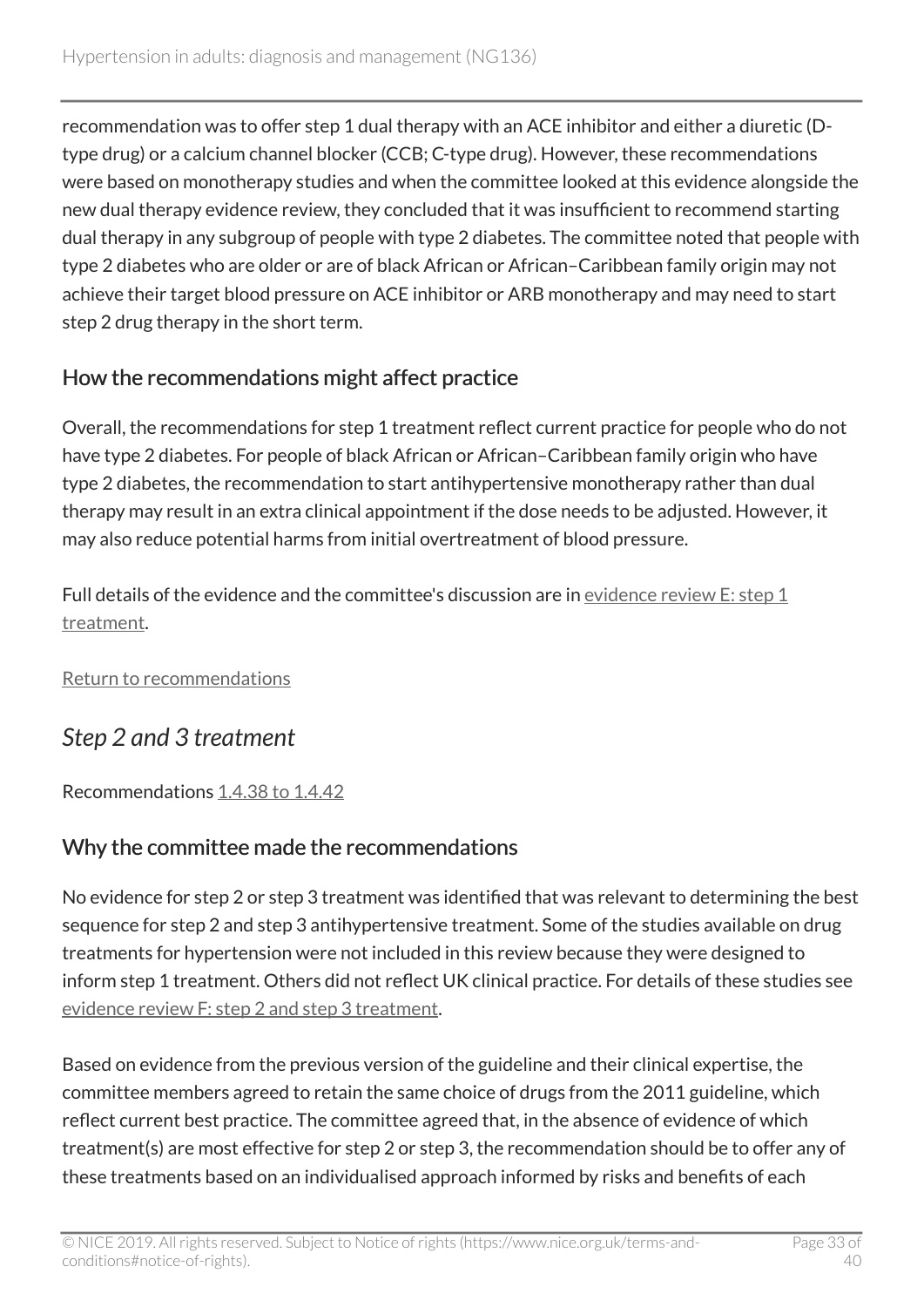treatment and the person with hypertension's preference.

The committee noted that the changes to the step 1 recommendations for some people with type 2 diabetes do not necessitate a change in the step 2 recommendations since the same options for combination treatment at step 2 are available.

The committee agreed that the choice of drug should be discussed and agreed with the person, based on the person's step 1 treatment, the risks and benefits of each treatment option, and taking into account the person's preferences and other clinical factors. The updated recommendations reflect this, giving the choice of possible treatment options. A [patient decision aid](http://www.nice.org.uk/guidance/NG136/resources) has been developed to support healthcare professionals and people with hypertension to discuss their treatment options and make informed decisions.

### How the recommendations might affect practice

The recommendations are unlikely to alter current practice. The options for drug treatment remain the same and most step 2 or 3 treatment decisions are already based on an individualised approach.

Full details of the evidence and the committee's discussion are in [evidence review F: step](https://www.nice.org.uk/guidance/ng136/evidence/f-step-2-and-step-3-treatment-pdf-6896748211) 2 and step [3 treatment.](https://www.nice.org.uk/guidance/ng136/evidence/f-step-2-and-step-3-treatment-pdf-6896748211)

[Return to recommendations](#page-14-0)

### <span id="page-33-0"></span>*Step 4 treatment*

Recommendations [1.4.43 to 1.4.49](#page-15-1)

#### Why the committee made the recommendations

No evidence on step 4 treatment was identified that could be used to formulate new recommendations. However, the committee reviewed the 2011 recommendations and agreed that they should be retained and updated to reflect current best practice.

The committee discussed the importance of confirming resistant hypertension before starting step 4 treatment. Based on their clinical experience and knowledge of best current practice, the committee members agreed that a recommendation to highlight this would help prevent overtreatment and ensure that people receive the right care.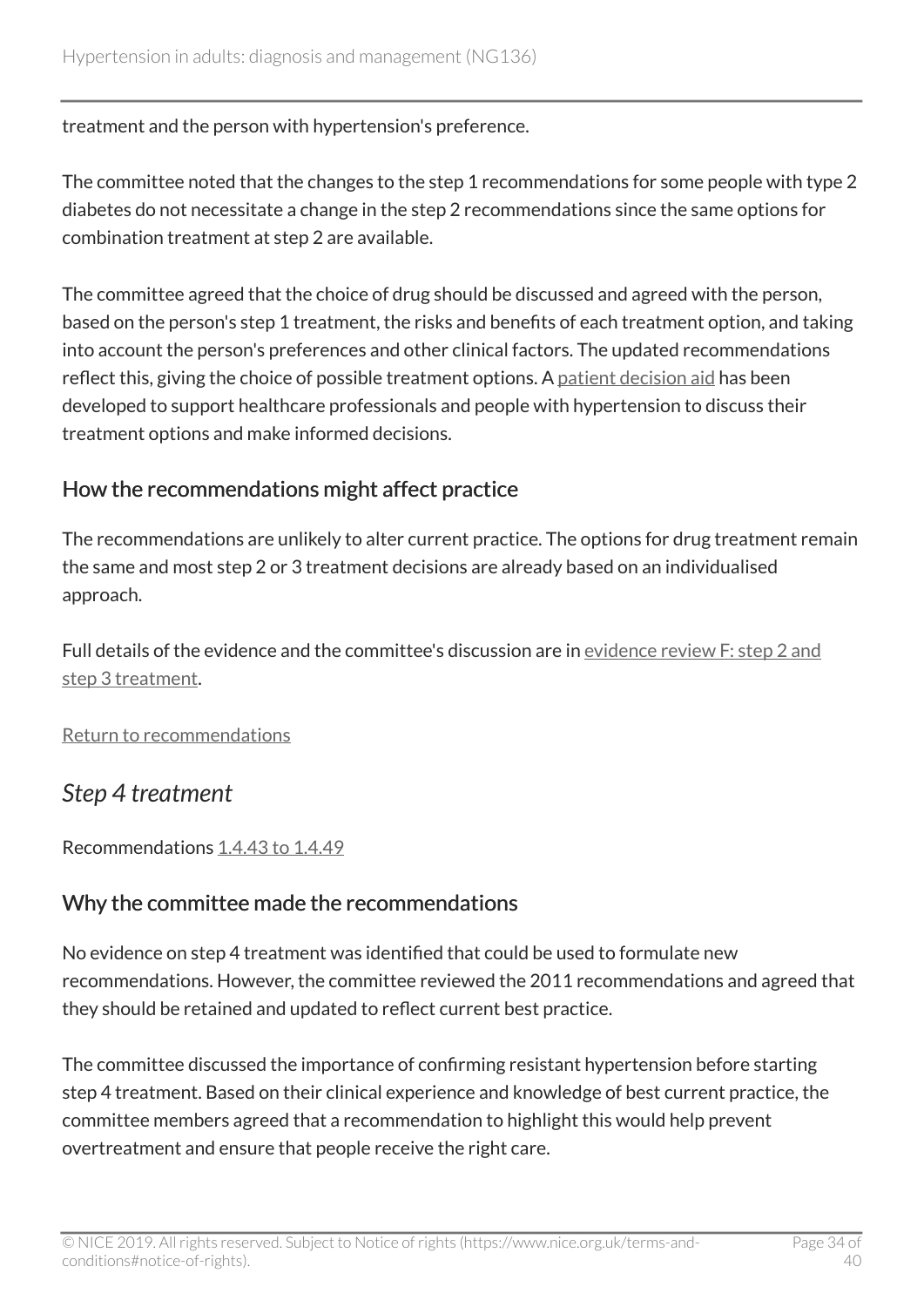Despite the lack of evidence formally reviewed, the committee discussed the recommendation based on their clinical experience, taking the 2011 recommendations into account. The committee agreed that although the evidence for spironolactone did not meet the criteria for inclusion in the updated review for the guideline because the key study had a very short follow up and did not report any of the cardiovascular outcomes specified in this review protocol, the use of an aldosterone antagonist is now common clinical practice. Therefore, there was no reason to suggest that this recommendation should be changed.

In the 2011 guideline, high-dose thiazide diuretics were recommended as a potential step 4 treatment in people with high blood potassium levels. The committee felt that there was a lack of evidence for this approach and noted that the studies did not show an improvement in cardiovascular outcomes at higher doses, albeit in people without resistant hypertension. The committee agreed that the recommendation for considering alpha- or beta-blockers should be retained based on significant clinical experience of their safe and effective use and because adding a further drug is likely to have a greater effect on blood pressure than increasing the thiazide diuretic dose.

### How the recommendations might affect practice

The recommendations represent current good practice and so should not change practice. Highdose thiazide diuretics are not commonly used as step 4 therapy and so removing this should not change practice.

There might be a small reduction in step 4 treatment with more thorough checks to confirm resistant hypertension. However, this may also result in an increase in blood pressure measurements to appropriately confirm resistant hypertension where this is not already being done.

Full details of the evidence and the committee's discussion, including information on key studies from the 2011 guideline that were not included in this update, are in [evidence review G: step](https://www.nice.org.uk/guidance/ng136/evidence/g-step-4-treatment-pdf-6896748212) 4 [treatment](https://www.nice.org.uk/guidance/ng136/evidence/g-step-4-treatment-pdf-6896748212).

[Return to recommendations](#page-15-1)

# <span id="page-34-0"></span>*Identifying who to refer for same-day specialist review*

Recommendations [1.5.1 to 1.5.2](#page-16-0)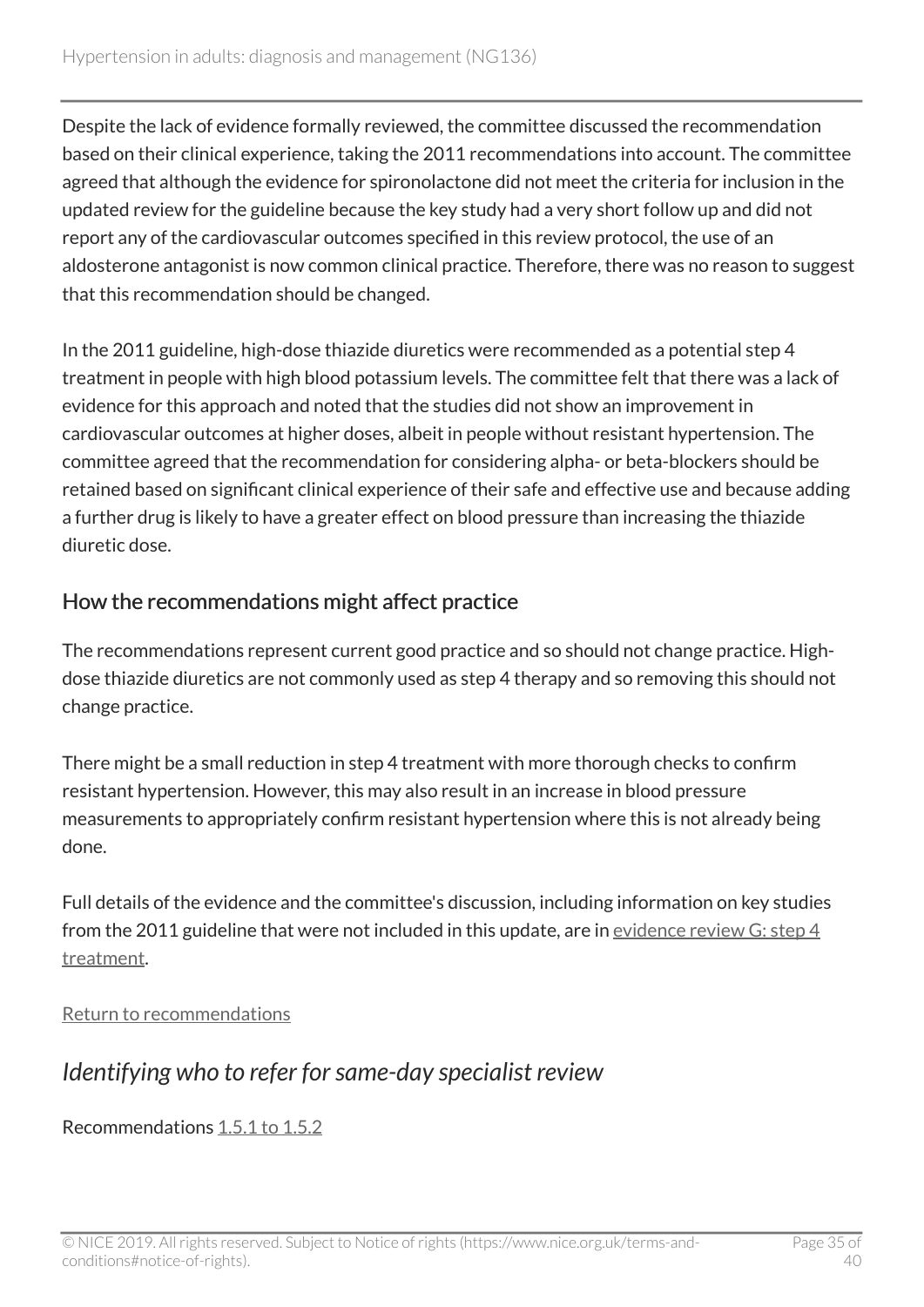#### Why the committee made the recommendations

There was no evidence identified to inform recommendations on this topic. The committee reviewed the 2011 recommendations and agreed that they should be updated by consensus based on their clinical expertise. In particular they agreed it would be helpful to clarify which features warranted same-day referral, which would need further investigation and when repeat blood pressure measurement should be taken.

The committee noted that it can be difficult to differentiate between accelerated hypertension and severe hypertension. They discussed the advantages and disadvantages of broader criteria for same-day referral, which would increase referrals to hospital but reduce the risk of missing people who need urgent treatment. The committee decided it would be beneficial to add some emergency symptoms to the existing recommendation, which will help healthcare professionals to decide when to refer.

Based on their experience, the committee members agreed that some people with severe hypertension could be receiving unnecessary treatment because the 2011 guideline recommended treatment based on severe hypertension alone. The committee agreed that this could be prevented if investigations for target organ damage were carried out quickly before offering treatment in people with severely raised blood pressure and no other symptoms of concern. The committee also agreed that checking blood pressure again within 7 days in people with no target organ damage would ensure that people with severe hypertension are followed up and offered suitable treatment.

The committee agreed that further research is needed in this area, particularly for people with extreme hypertension (220/120 mmHg or higher) or emergency symptoms. The committee members developed a [research recommendation](#page-21-1) to help inform future recommendations on sameday specialist assessment.

### How the recommendations might affect practice

The emergency symptoms listed in the recommendation may lead to more referrals to hospital. However, people with emergency symptoms will benefit from urgent treatment because accelerated hypertension can be fatal if untreated.

There may be some additional resource use from doing target organ damage tests more quickly and re-measuring blood pressure within 7 days. However, the number of people started on treatment immediately may be reduced because of undertaking investigations first.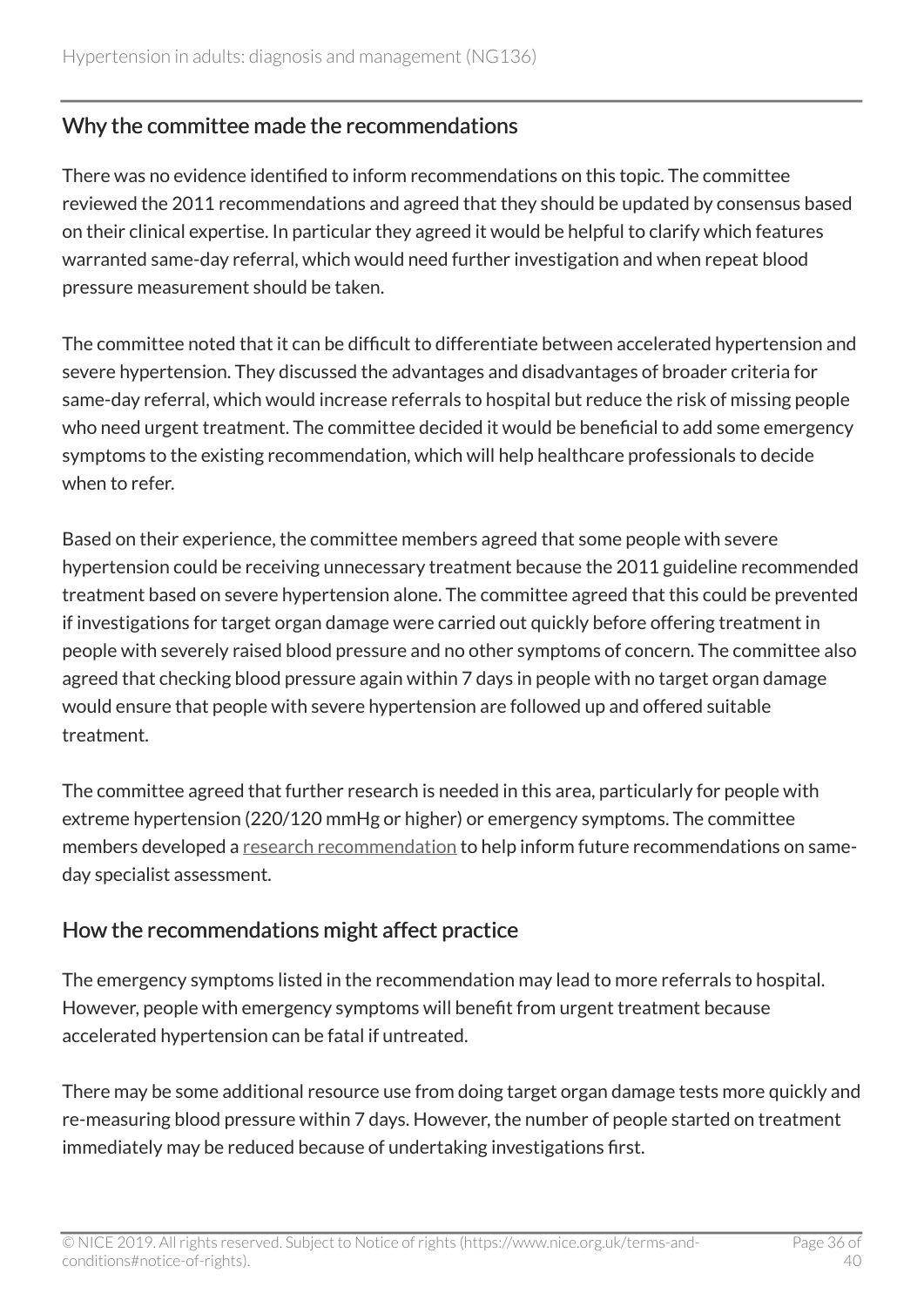The population with severe hypertension is very small, and the proportion with severe hypertension and additional symptoms that suggest accelerated hypertension is even smaller; therefore, resource impact is unlikely to be substantial.

Full details of the evidence and the committee's discussion are in [evidence review I: same-day](https://www.nice.org.uk/guidance/ng136/evidence/i-sameday-specialist-review-pdf-248282935380) [specialist review.](https://www.nice.org.uk/guidance/ng136/evidence/i-sameday-specialist-review-pdf-248282935380)

[Return to recommendations](#page-16-0)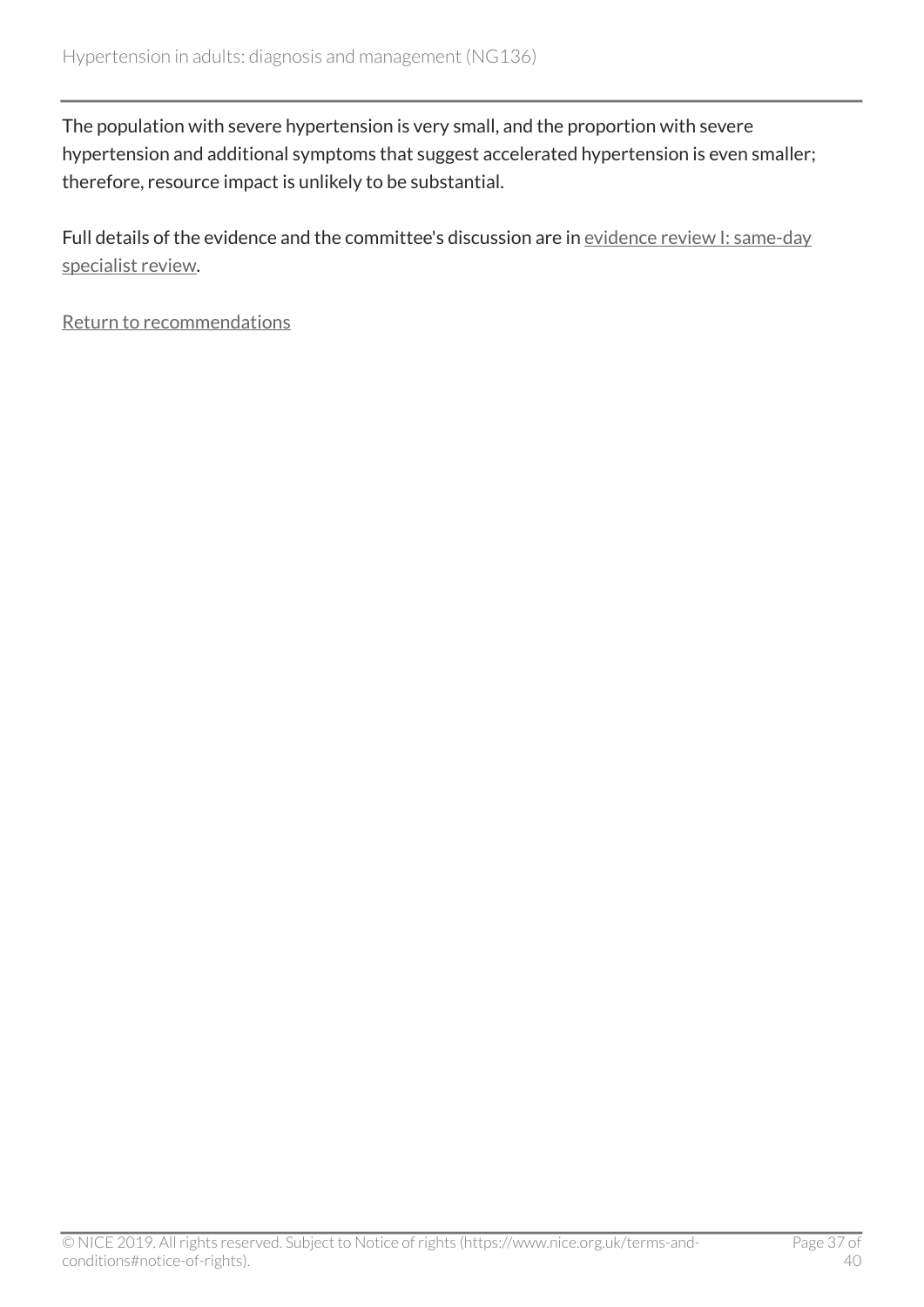# <span id="page-37-0"></span>**Context**

High blood pressure (hypertension) is one of the most important treatable causes of premature morbidity and mortality in the world. It is a major risk factor for stroke, myocardial infarction, heart failure, chronic kidney disease, cognitive decline and premature death. In 2015, it was reported that high blood pressure affected more than 1 in 4 adults in England (31% of men; 26% of women) – around 13.5 million people – and contributed to 75,000 deaths. The clinical management of hypertension accounts for 12% of visits to primary care and up to £2.1 billion of healthcare expenditure. Managing the cardiovascular events caused by hypertension also consume considerable resources.

Over the last decade progress has been made to improve the diagnosis and management of hypertension: the population average blood pressure in England has fallen by about 3 mmHg systolic and the proportion of adults with untreated high blood pressure has decreased. However, the Public Health England Blood Pressure Action Plan called for further action to reduce the population average blood pressure by 5 mmHg through improved prevention, detection and management (Public Health England [Tackling high blood pressure: from evidence into action,](https://www.gov.uk/government/publications/high-blood-pressure-action-plan) 2015 and [Tackling high blood pressure: an update,](https://www.gov.uk/government/publications/high-blood-pressure-action-plan) 2018).

Since the publication of the 2011 NICE guideline on hypertension, new studies have been published in key areas of management. In particular, the optimal method and threshold for diagnosis of hypertension, managing blood pressure in lower risk populations and reducing blood pressure to lower targets in people with hypertension (including those with type 2 diabetes). The updated guideline makes new recommendations in these areas, based on the evidence, that aim to improve care and reduce variation in current practice.

Treating resistant hypertension (when more than 3 drugs are needed to treat hypertension) remains challenging. New data was also reviewed in this area and the recommendations updated.

There is uncertainty in current practice about which people with symptomatic very high blood pressure (accelerated hypertension) to refer for immediate assessment. The available evidence was reviewed and new recommendations made to provide guidance for primary care on when to refer.

The guideline covers adults (over 18 years) with suspected or diagnosed hypertension, including those with type 2 diabetes.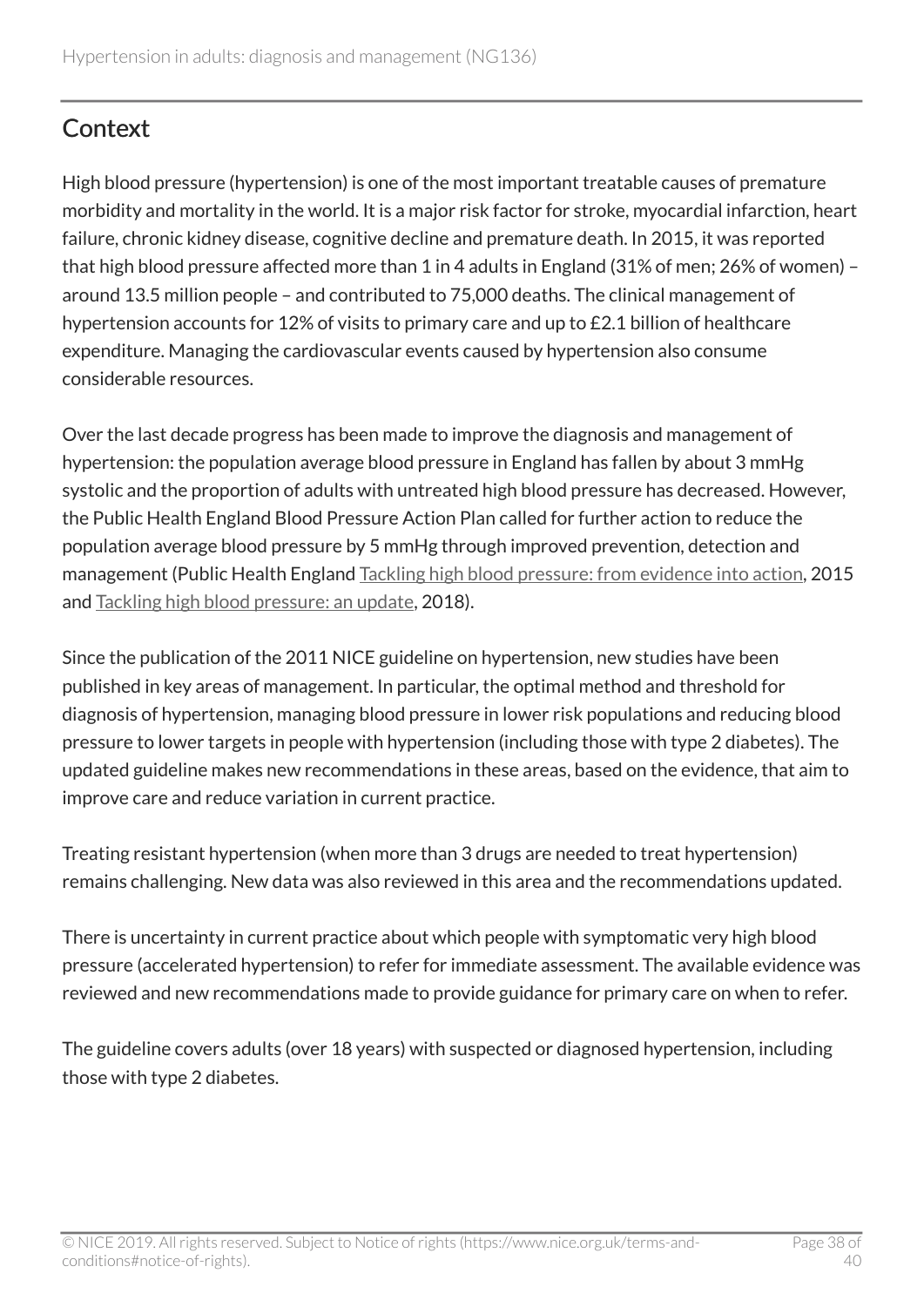# <span id="page-38-0"></span>Finding more information and resources

You can see everything NICE says on hypertension in adults in our interactive flowchart on [hypertension](https://pathways.nice.org.uk/pathways/hypertension).

To find out what NICE has said on topics related to this guideline, see our web page on [hypertension](https://www.nice.org.uk/guidance/conditions-and-diseases/cardiovascular-conditions/hypertension).

For full details of the evidence and the guideline committee's discussions, see the [evidence reviews.](https://www.nice.org.uk/guidance/ng136/evidence/evidence-review-6896748205?tab=evidence) You can also find information about [how the guideline was developed](http://www.nice.org.uk/Guidance/NG136/history), including details of the committee.

NICE has produced [tools and resources](http://www.nice.org.uk/guidance/ng136/resources) to help you put this guideline into practice. For general help and advice on putting NICE guidelines into practice, see [resources to help you put guidance into](https://www.nice.org.uk/about/what-we-do/into-practice/resources-help-put-guidance-into-practice) [practice](https://www.nice.org.uk/about/what-we-do/into-practice/resources-help-put-guidance-into-practice).